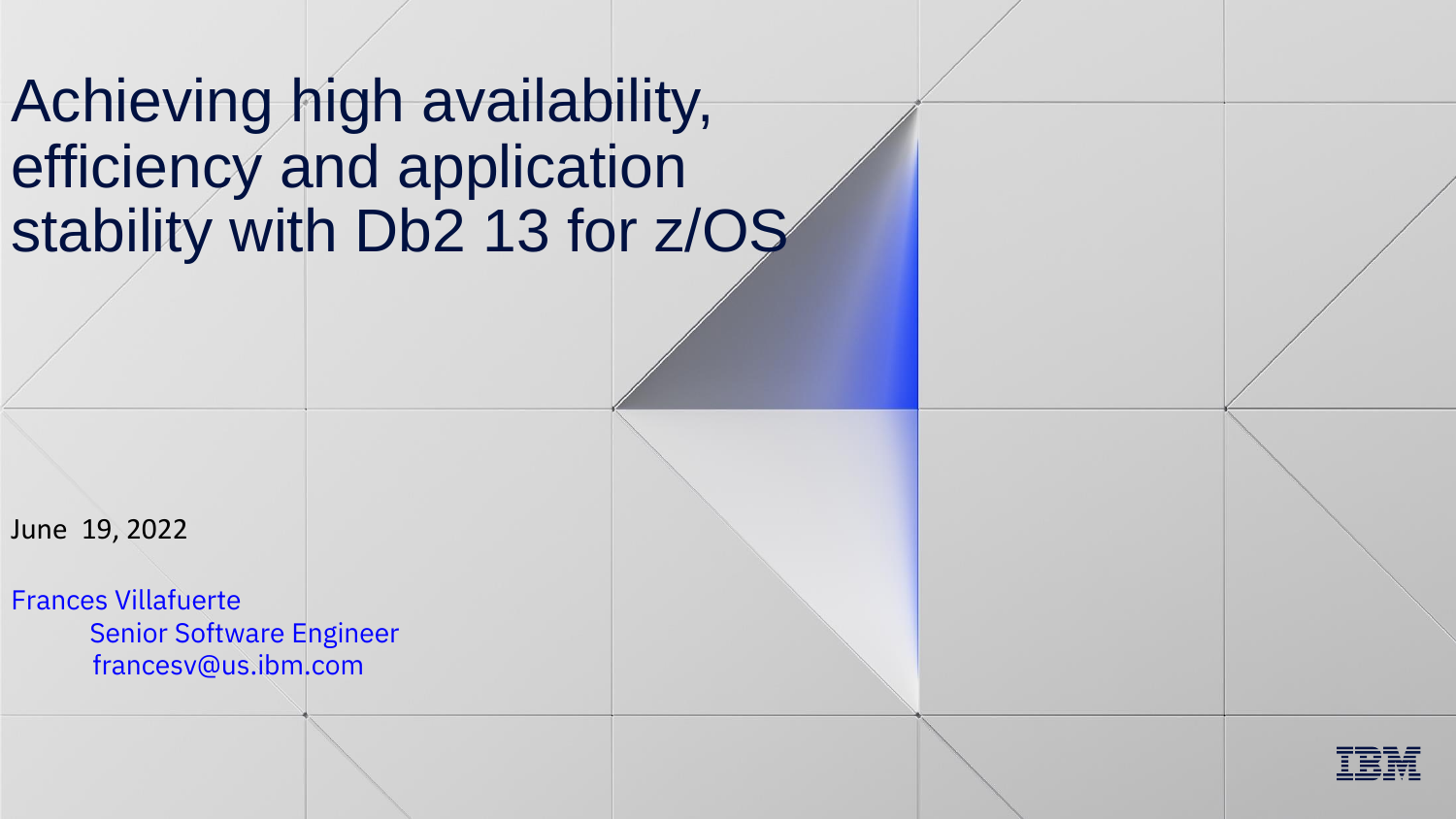# IBM Db2 13 for z/OS

# **Available May 31, 2022**

Db<sub>2®</sub>

 $\begin{tabular}{c} \hline \hline \Xi \\ \hline \Xi \end{tabular}$ 

TRM

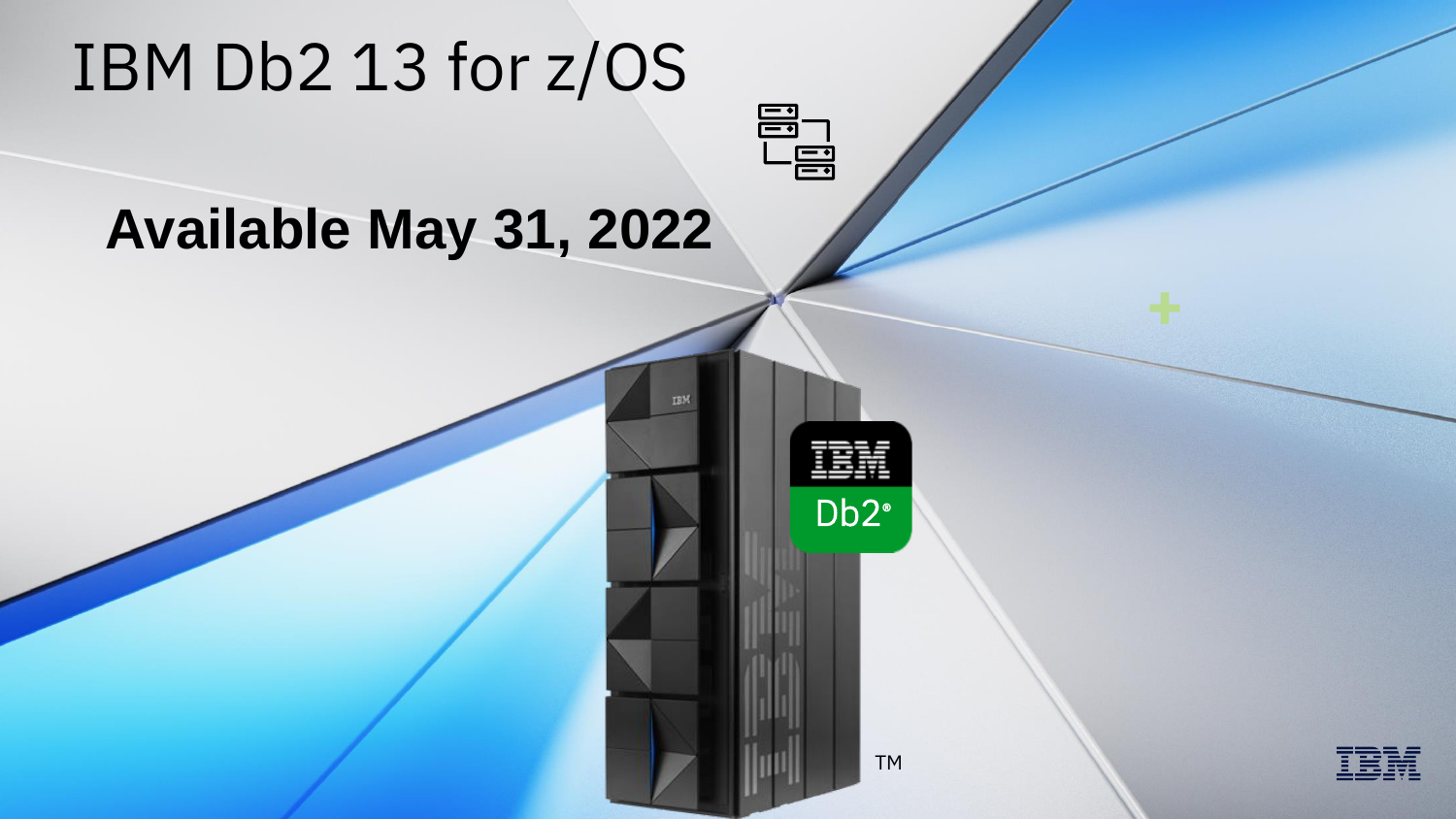# Agenda

➢Review of Db2 strategic Universal Table Space

- ➢Higher availability and performance for PBG table space in Db2 13
- ➢Db2 table space conversion
- ➢Application management
	- **EXA** Application time out special register
	- **Deadlock control global variable**
- ➢References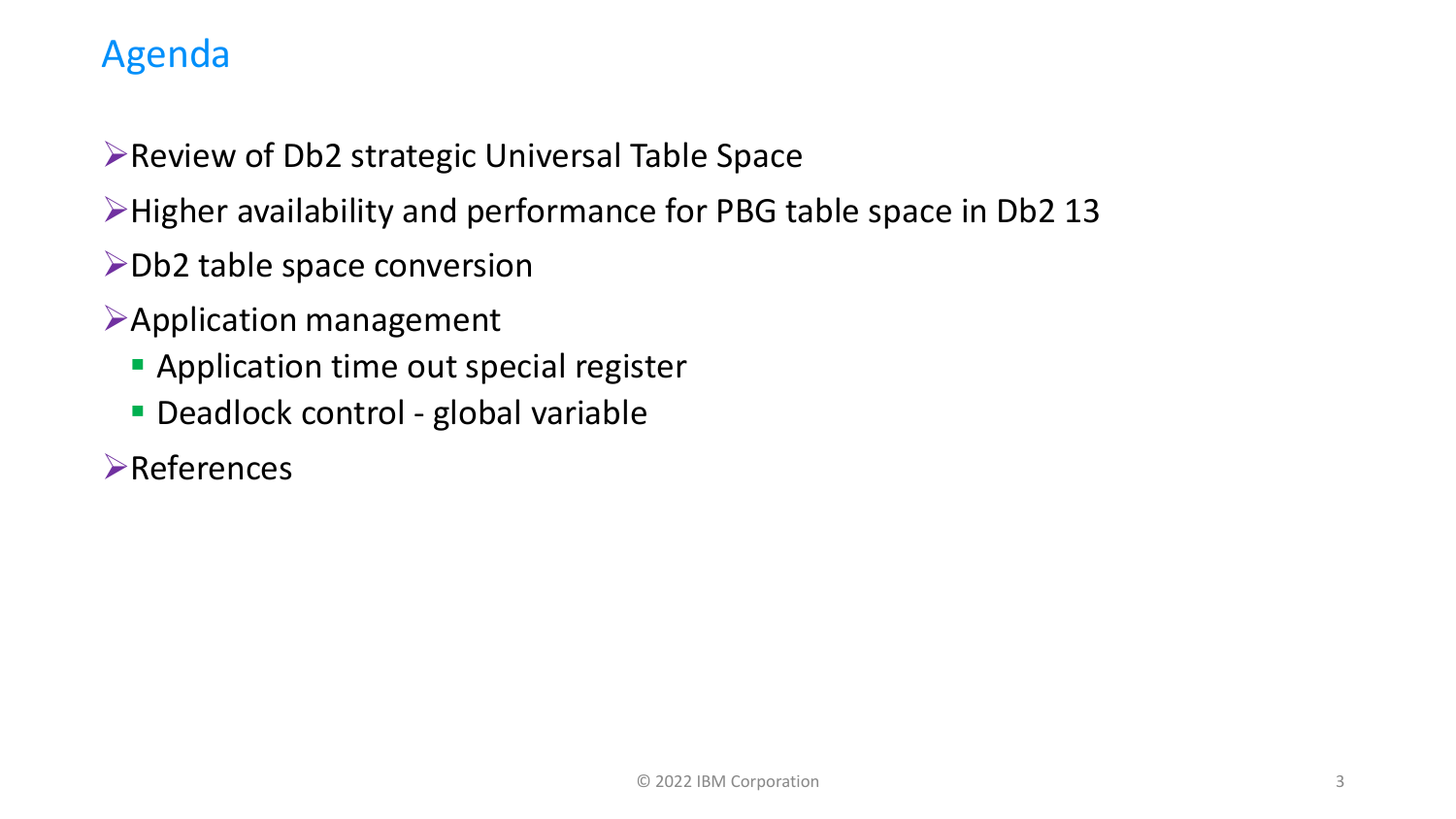# Db2 Strategic Table Space – Universal Table Space

# ➢Partition-by-Growth (PBG)

- Designed to replace the classic segmented table space with ability to grow space by demand
- No partition limit key
- NPI for clustering index
	- Unsuitable for XXL size large tables because of performance and data management complexity
- **EXTERGY FOR A STRATE STATE STATES IS STATE:** Strategy for utility operations can be a challenge
- ➢Partition-by-Range (PBR)
	- **Designed to replace the classic partitioned table space**
	- Has all functionality of classic partitioned table space

# ➢Partition-by-Range Relative page number (PBR RPN)

- **Provides better scalability and usability** 
	- Bigger table space, independent of partition size
	- Immediate ALTER of partition size
	- Lifts partition size limitation
- Db2 future strategic range partition table space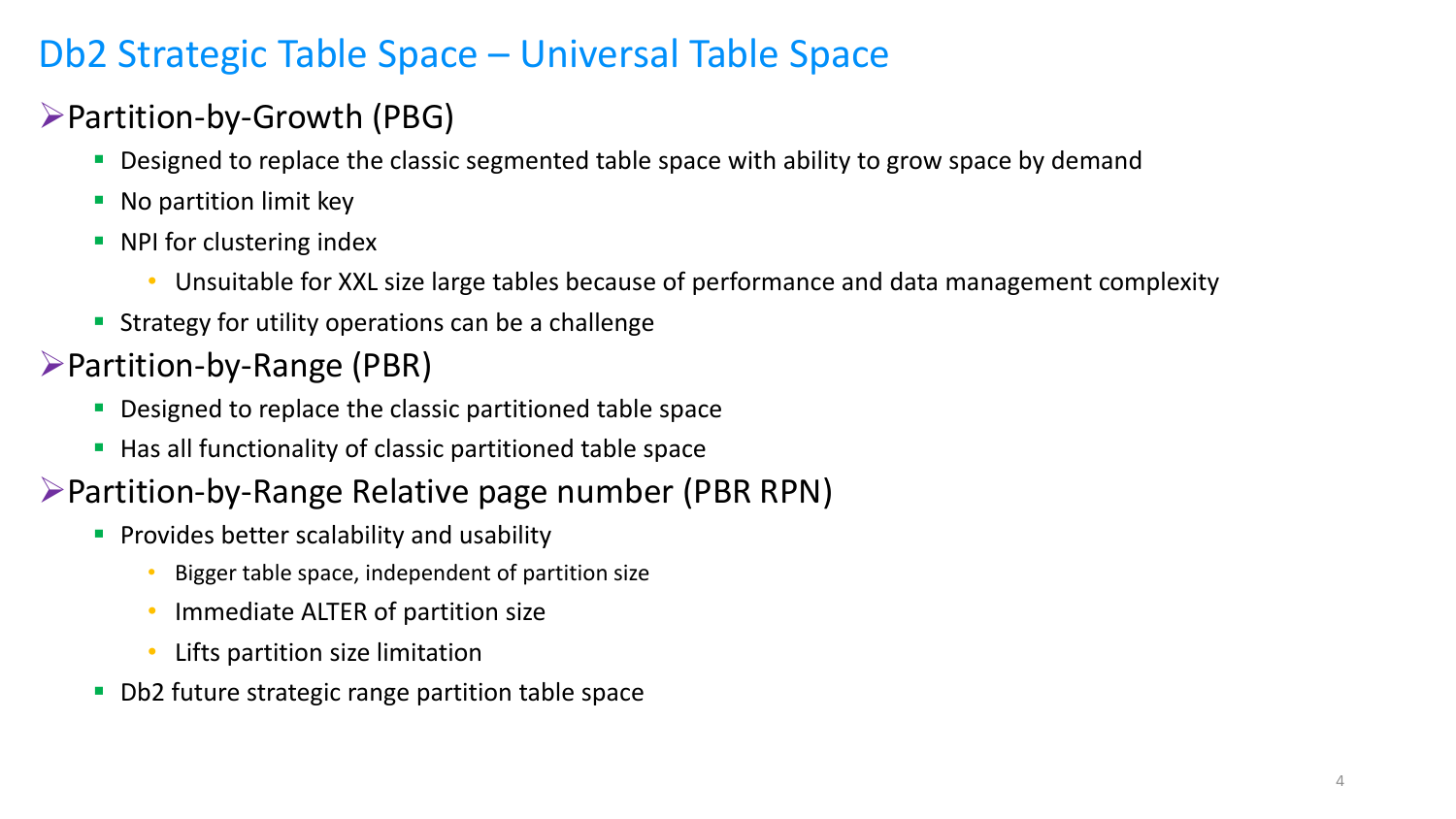# V13 Enhancements of Partition by Range RPN

- ➢ System ZPARM
	- **· PAGE SET PAGE NUMBERING** 
		- ABSOLUTE for created range partitioned table spaces (PBR UTS)
		- RELATIVE for creating PBR RPN
	- Db2 13 the default value is changed to RELATIVE at V13R1M100
- ➢ Performance improvements in Db2 V13
	- **.** Improved locking hash value to avoid false lock contention, specially for row level locking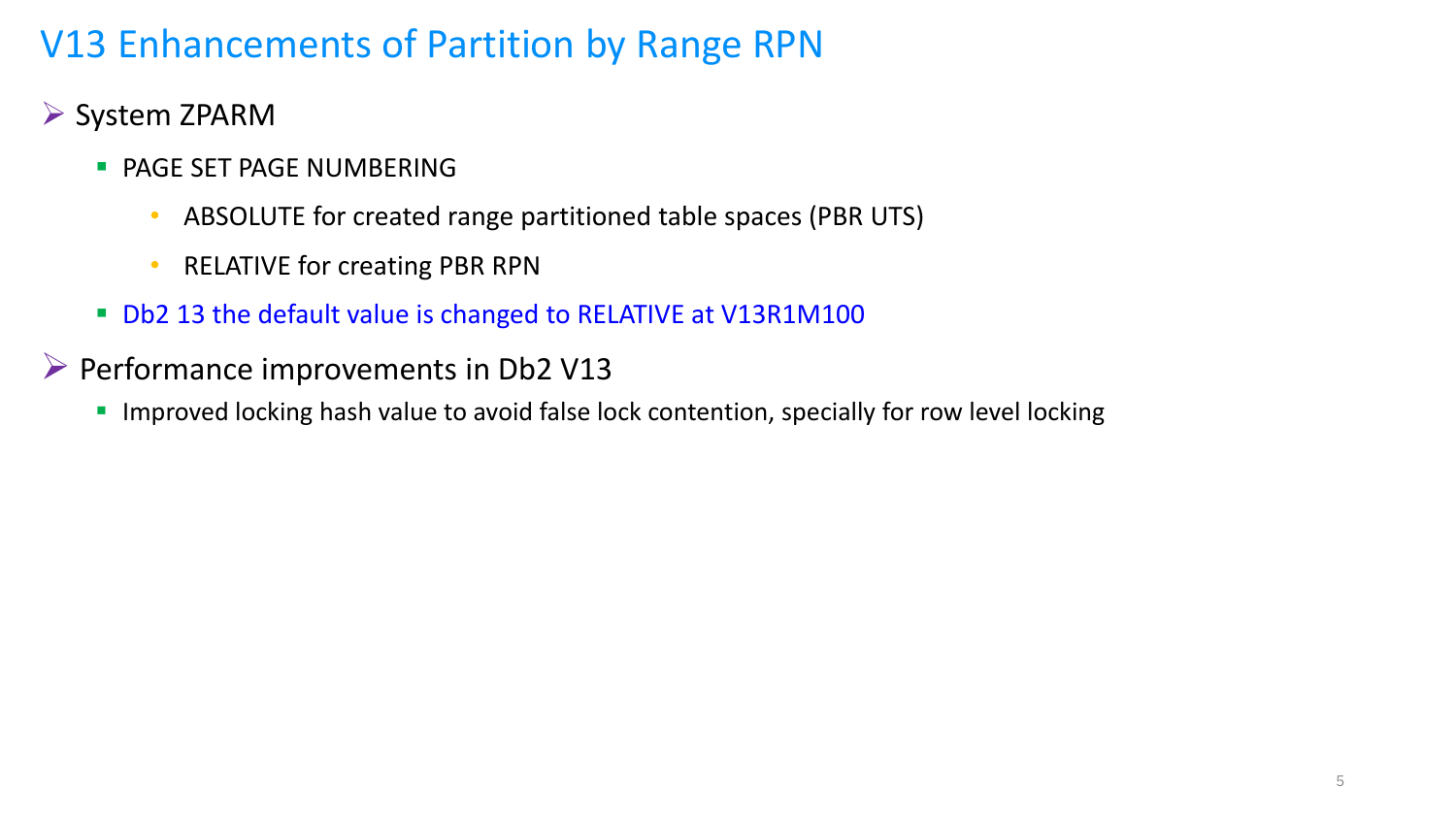



Partition by Growth (PBG) Availability & Performance Improvements in Db2 13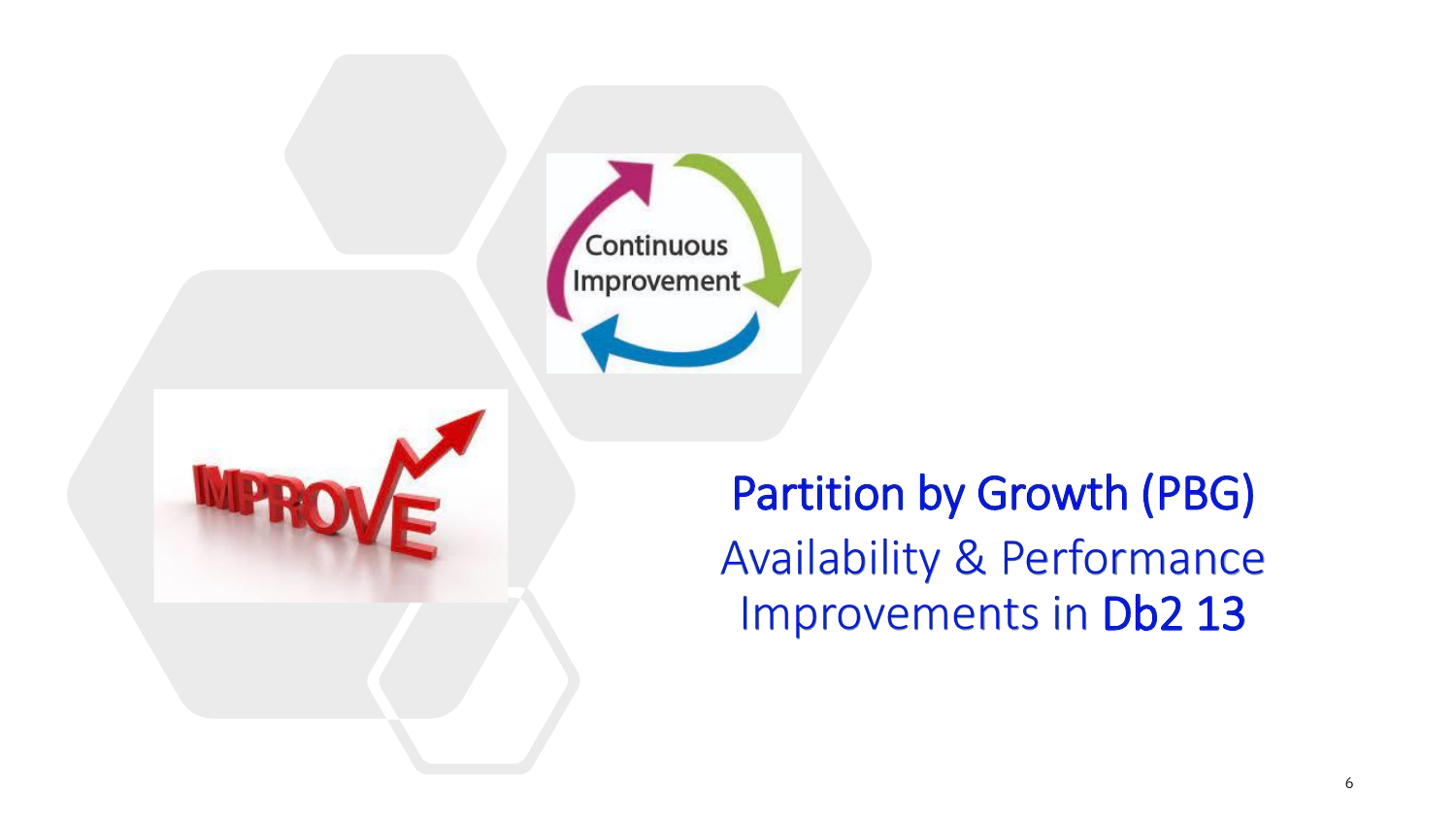# Lesson learned from the common use of PBG

# ➢Replacement of classic segmented table space

- Table space can grow too large due to data volume
	- A database administrator has a great challenge to tune the concurrent insert application to execute optimally
- Unsuitable for XXL size large tables because of performance and data management complexity

### ➢ Some of common concern:

- PBG conditional partition lock failure causes application terminated prematurely
- Insert application failed with incomprehensible message
	- SQLCODE -904 with Reason code 00C90090 (Conditional lock failure) or 00C9009C (part is full and PBG exceed max partition defined)
- Unpredictable space reuse behavior from cross-partitioned search
- Performance side effects from searching full partitions of a large table space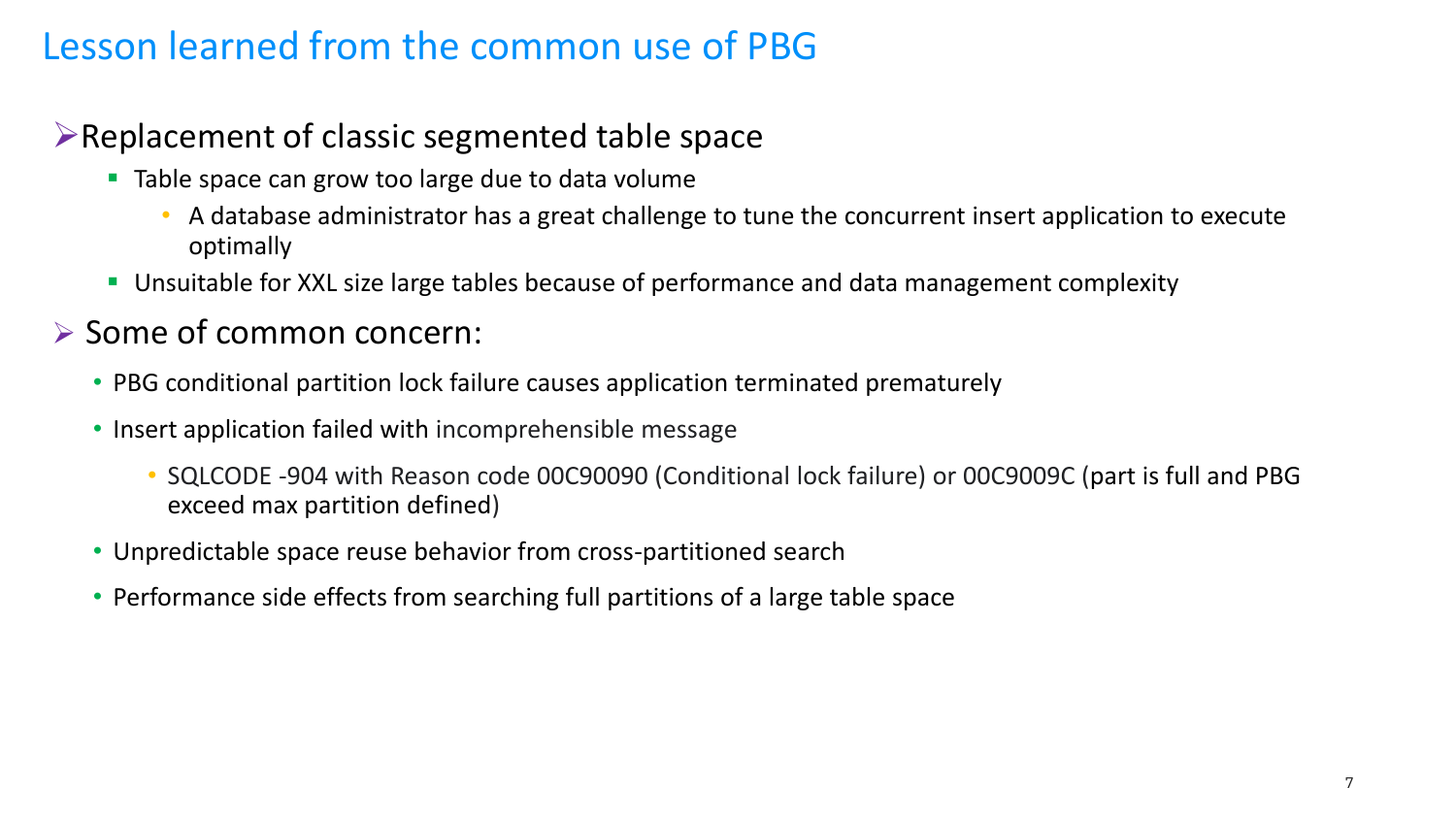# PBG locking scheme of crossed partition search during insert

**Universal Table Space Locking Hierarchy** 



# $\triangleright$  Acquire partition lock conditionally

- $\blacksquare$  Followed locking hierarchy partition lock is required to access partition
- Reaching optimal performance for multiple PBG table space, partition lock is obtained conditionally
	- Unable to obtain conditional partition lock, the partition is skipped
	- Could result in resource not available after searched entire table space
- After searching through all existing partitions once, Db2 fails INSERT transaction with -904 resource not available with reason code either 00C9009C(part is full and PBG exceed max partition defined) or 00C90090 (partition lock failure)
- Conditional partition lock failure causes application terminated prematurely

#### For example

Searching partition in an ascending sequence by starting at partition 3 as determined by cluster index: Assuming part 4 is not full but failed with conditional lock The partition searching sequence is 3->4->5->1->2 end all of searching



Insert failed and Issue SQLCODE -904 with reason code 00C9009C message Because the last part searched is part 2 and it is full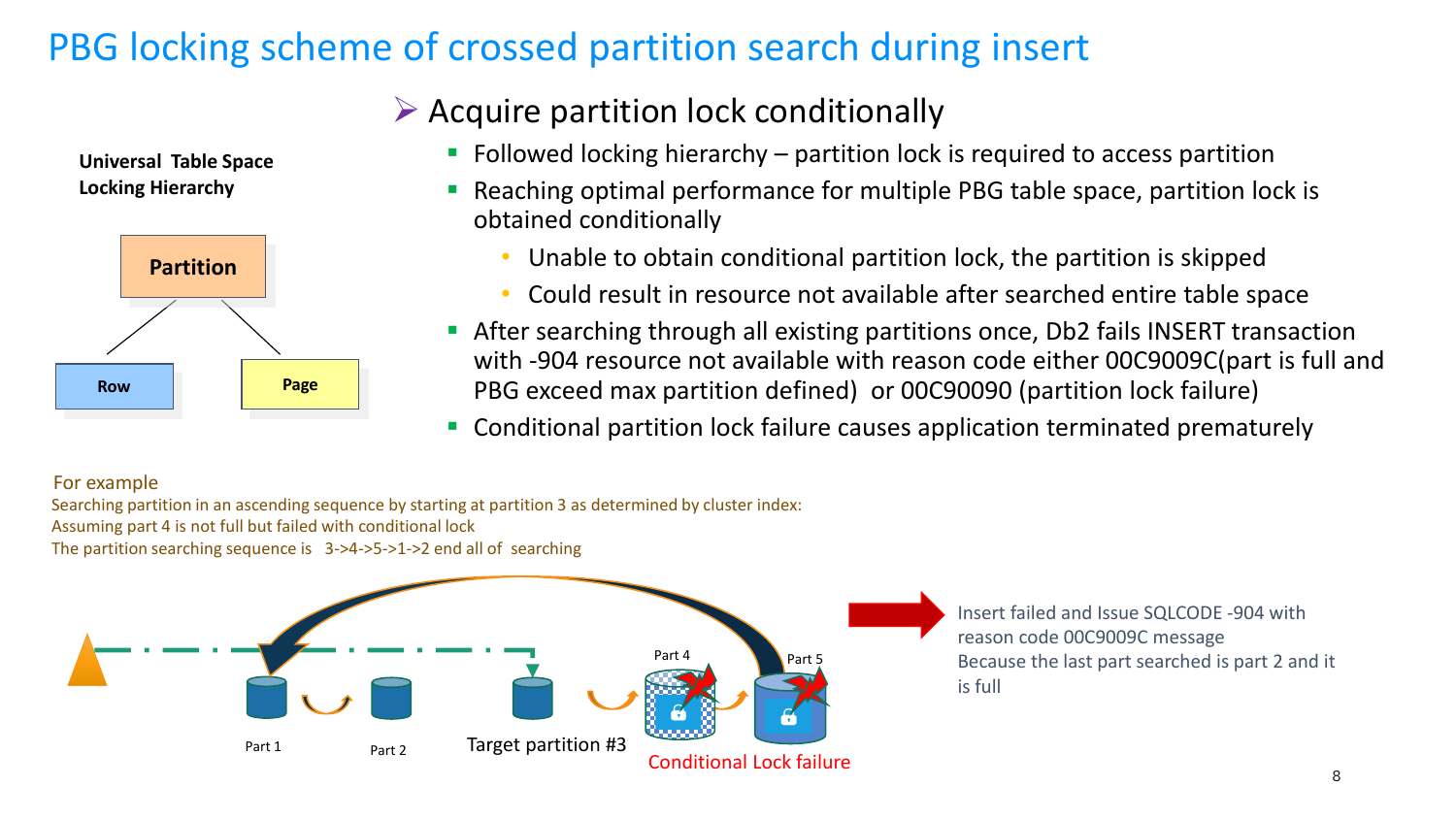# Achieving high availability with PBG in Db2 13 for insert

 $\triangleright$  Retry partition with conditional partition lock failure previously

- Retry up to 5 non-full partitions
- Selectively retry partition with conditional or unconditional partition lock
	- If retry unconditionally, limit lock wait time to be approximal 1-2 second
	- If the unconditional retry failed, then SQL -911 with 00C9008E message will be issued which can help the user to find out the lock blocker and take corrective actions
- If all parts are retried and full, allowing adding a new partition
- Provides higher insert successful rate



DSNT376I -DB2A PLAN=DSNTEP3 WITH 691 CORRELATION-ID=INSERTA4 CONNECTION-ID=BATCH LUW-ID=DSNCAT.SYEC1DB2.DAE53CAF57D2=9 ……

> ONE HOLDER OF THE RESOURCE IS PLAN=DSNTEP3 WITH CORRELATION-ID=TQI01005 CONNECTION-ID=BATCH

```
…..
:*:* ON MEMBER DB2A 
REQUESTER USING TIMEOUT VALUE=1 FROM 
IRLMRWT 
HOLDER USING TIMEOUT VALUE=60 FROM IRLMRWT
```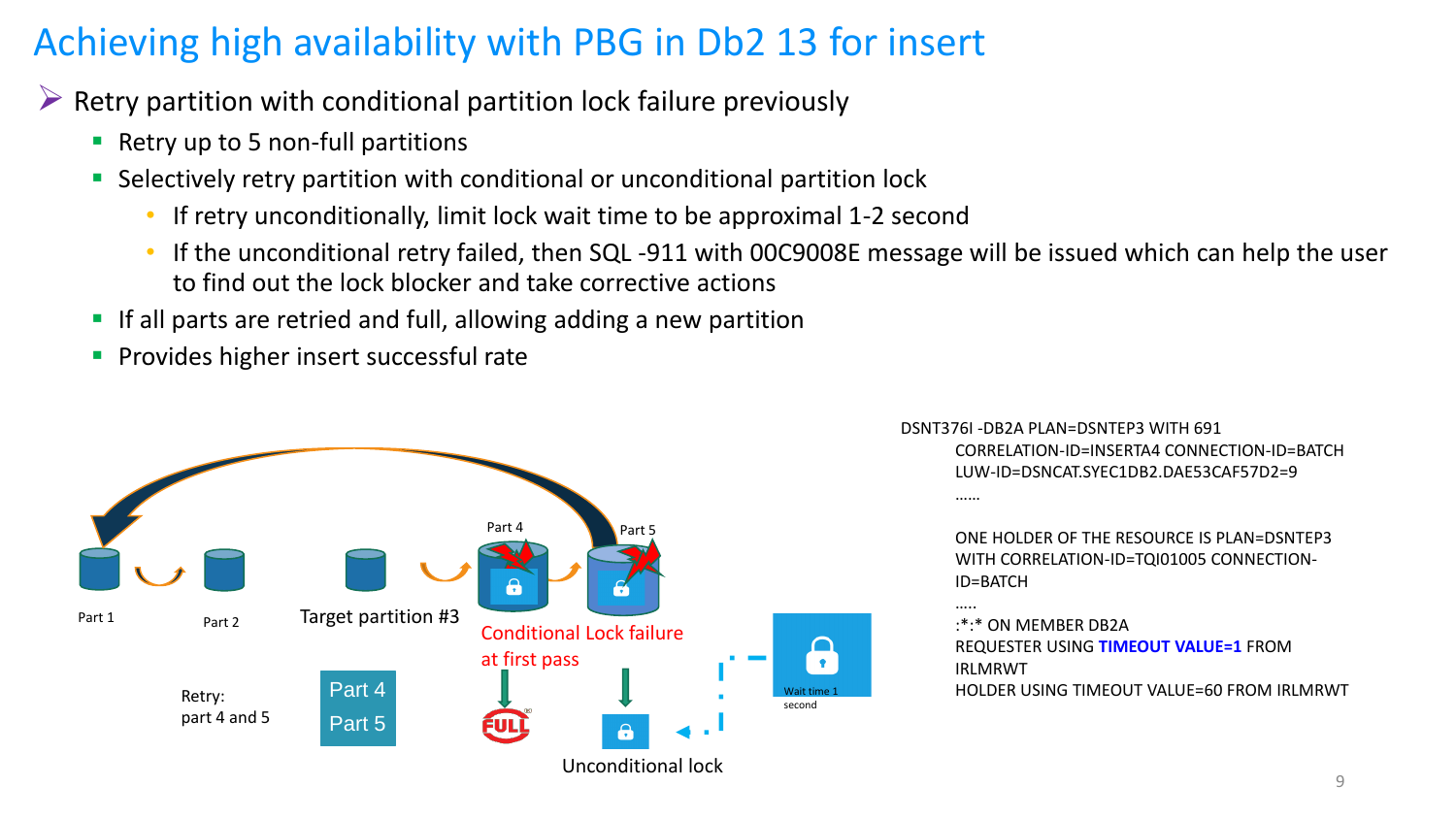# Db2 13 - IFCID 02 – Statistic Data

➢New counters added to IFCID 02 Data Manager Data during the retry process

#### ▪ **CONDITIONAL LOCK FAILURE** (QISTCONDLKF)

Number of failed conditional lock request during Insert operation

#### ▪ **UNCONDITIONAL LOCK RETRIES** (QISTRETRYLK)

Number of times a failed conditional lock request has been retried with an unconditional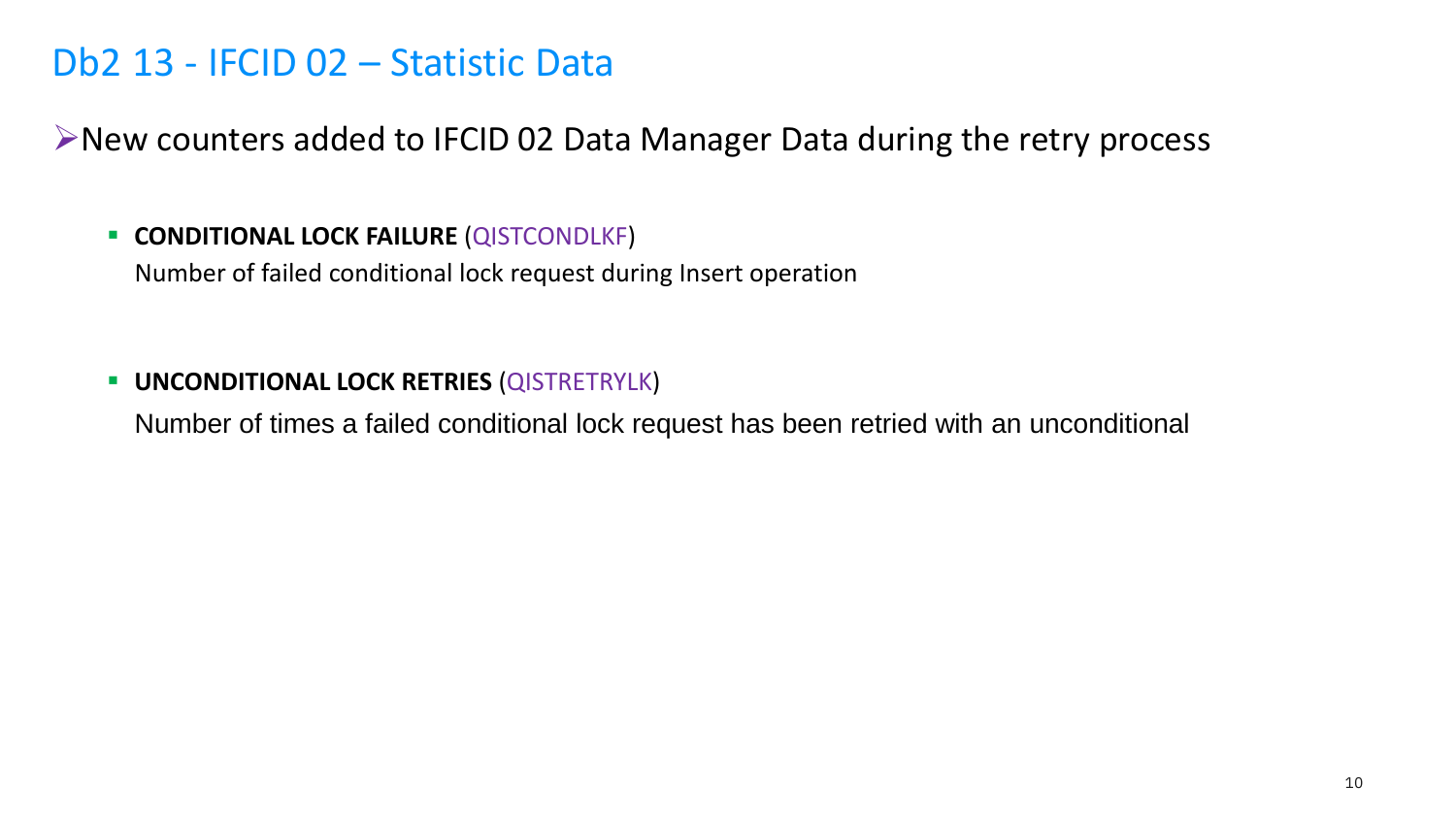# PBG crossed partition search algorithm – Ascending sequence



- ➢ Start with the target partition first, the one based on the clustering index key
- $\triangleright$  Searching forward in the ascending partition order
	- **E** Starting at the target partition N, then  $N+1$ ,  $N+2$  ... Etc
	- When the last partition is full, then goes to the partition 1 and search forward to the target partition N
	- Adds a new partition

#### $\triangleright$  Achieving higher performance with Db2 13

- Optimization is in place to prevent every thread searching through full partitions
	- Full partition is tracked at each data sharing member
- High % of performance improvement observed specially for random inserts
- Small amount of the delete spread around the table space still requires searching of each partition
- Workload balance among insert/delete operation is essential to take advantage of this improvement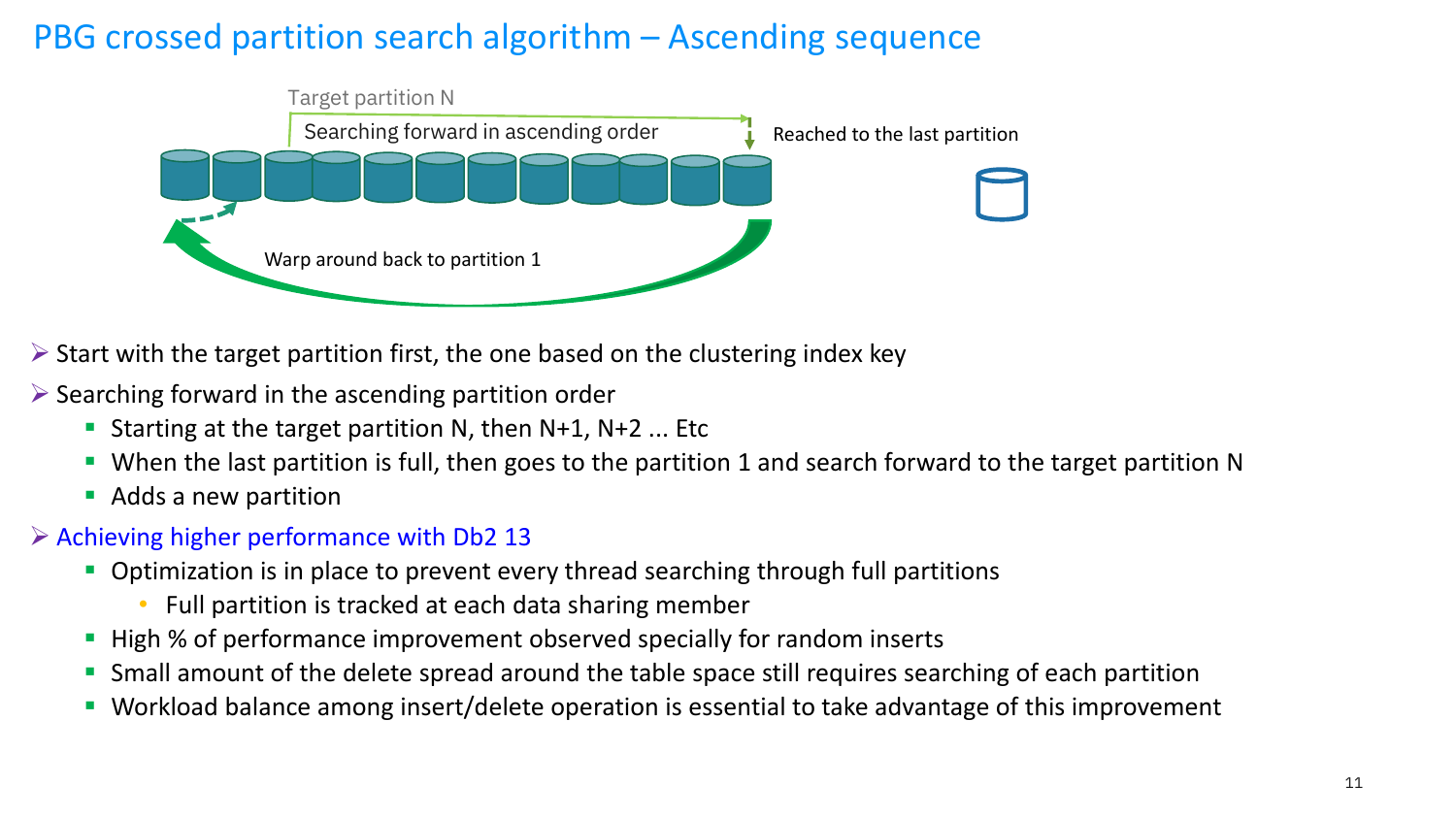PBG crossed partition search algorithm – Descending sequence prior to Db2 13



 $\triangleright$  Start with the target partition based on the clustering index key

Searching backward in descending order

- $\triangleright$  Searching in a descending partition order
	- **EXECT** Starting at the target partition N, then N-1, N-2 ... Etc
	- When reaches to partition 1, then goes to the last partition of table space
- ➢ Side effects of descending crossed-partition search
	- It is designed in a way that is beneficial for some niche use cases but creates side effects for others
	- Space is hard to manage
	- **Embedded empty partition requires REORG on entire TS in order to be deleted**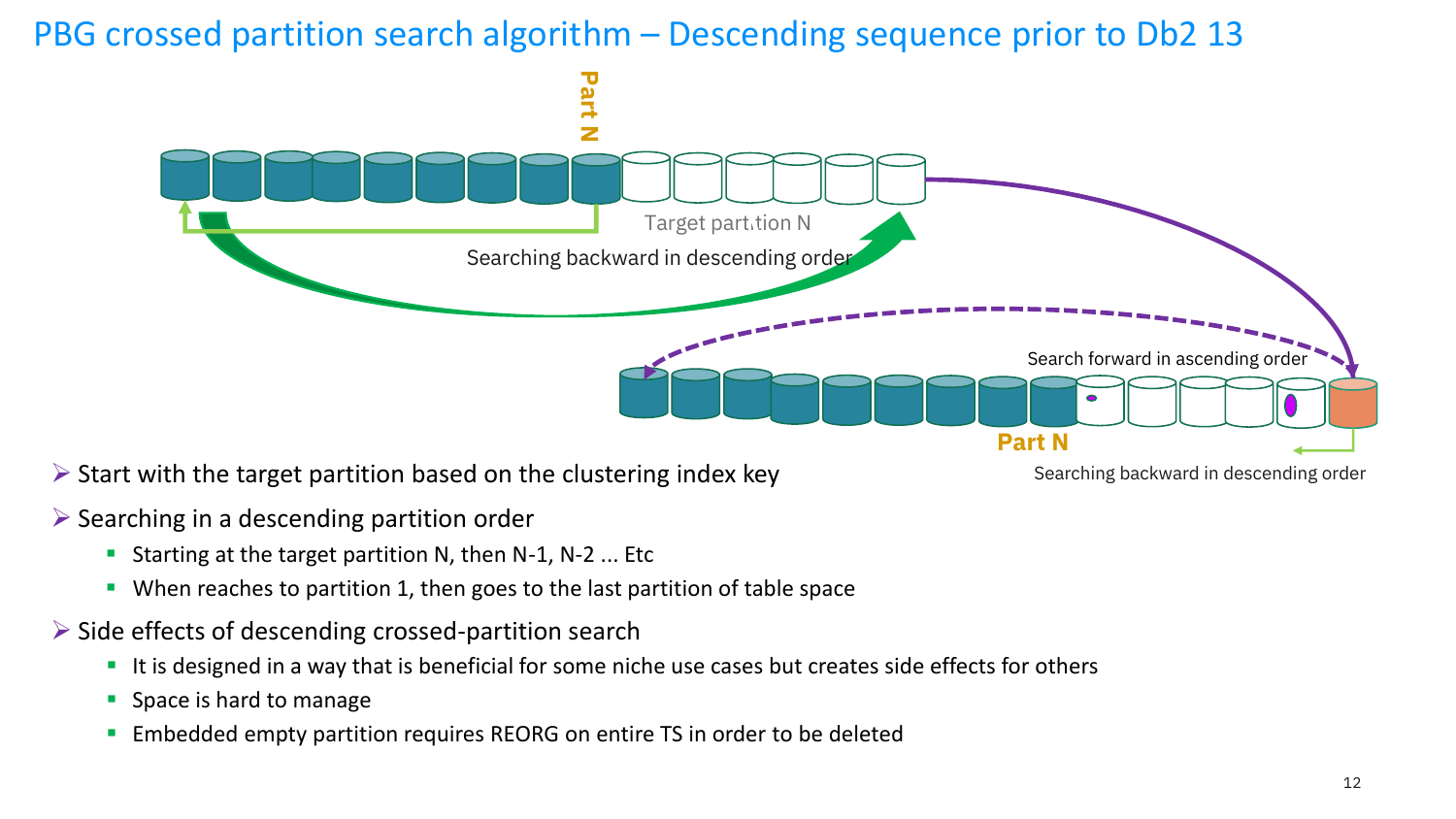# Db2 13 Improvement of PBG Descending crossed-partition Search



When descending partition search is used:

- $\triangleright$  Search in sequential descending order as before
- $\triangleright$  When partition 1 is reached, Utilizes RTS information to determine the next searching partition
	- **EXT** Internally evaluates free space from RTS between tracked non-empty partition and last physical partition
	- **In doing so, partitions in between the original partition and the destination partition will be skipped**
- ➢ Reduce possibility of embedded empty partitions between last defined partition and the last non-empty partition
	- **EXT** For the case where Db2 does not have last non-empty partition tracked after physical open, and the target search starts with partition 1, the next target partition will be the last defined partition.
- $\triangleright$  Reduce required of REORG to reclaim empty partitions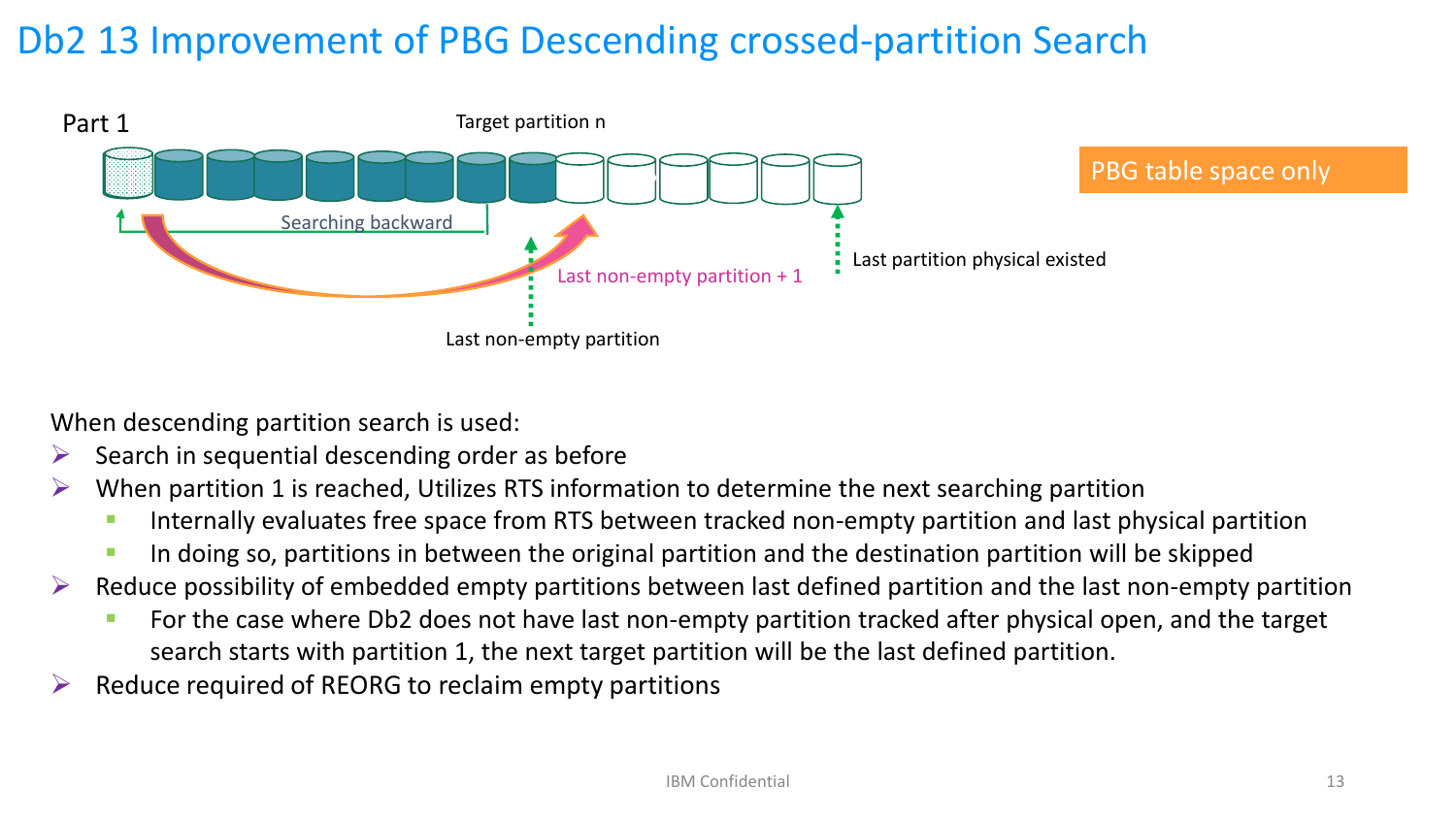

Ready to convert table spaces with Pending Alter ?

Pending alter: ALTER statement follow by REORG to materialize the structure change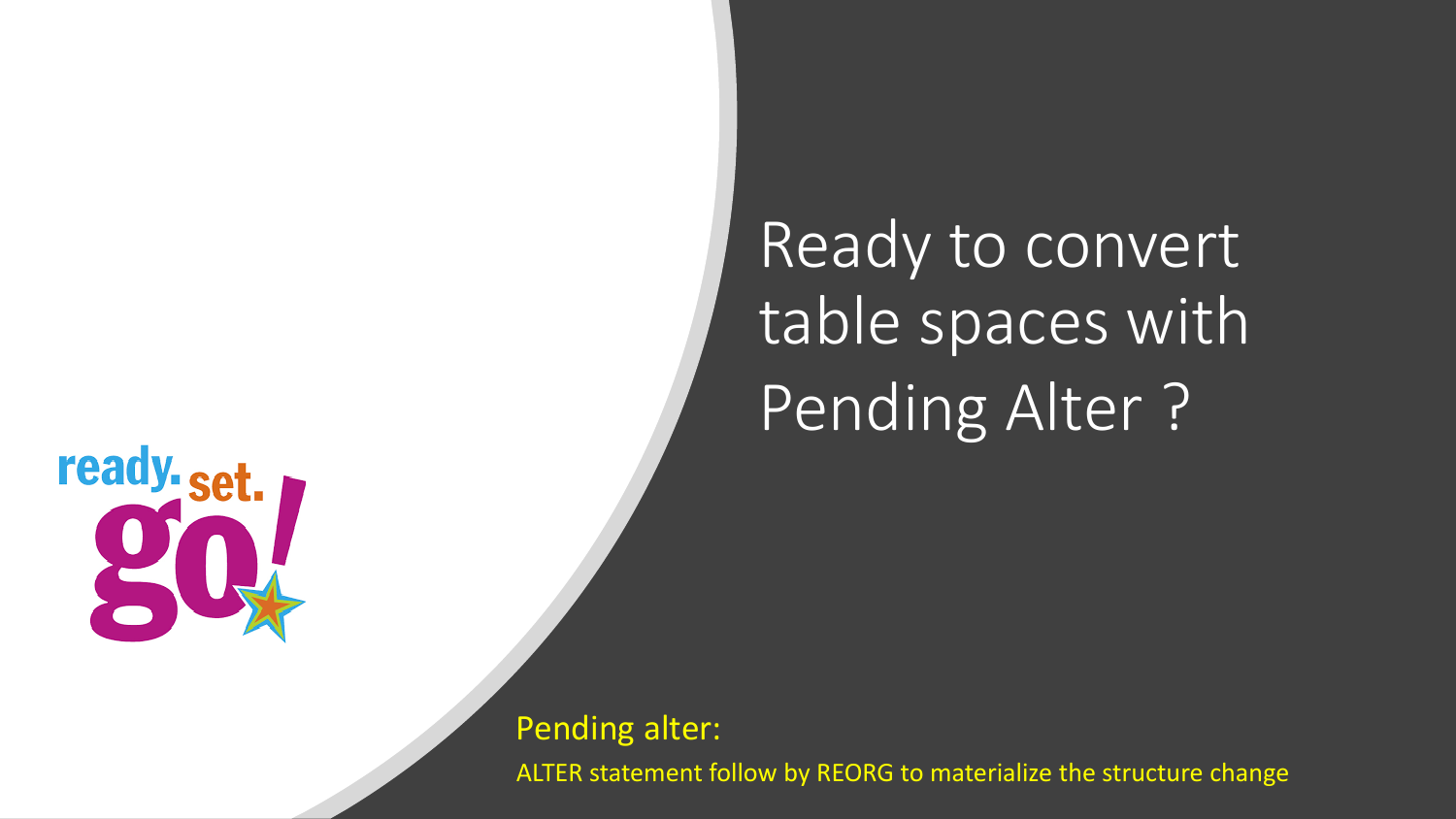# Object Conversion Evolution (1 of 5)



#### ALTER TABLESPACE …**MAXPARTITIONS** n

▪ **If single table in the table space can be converted to PBG**

- Continue to use but can not created a new one
- Deprecated in **V9**





# ALTER TABLESPACE **…SEGSIZE n** Classic Partitioned table space UTS

- Requires table controlled partitioned limit key
- Deprecated, but can continue to use existing one
	- **EXTE:** In V12 M504 or later with any DDL when run under a package with APPLCOMPAT <= 503 or CURRENT APPLICATION COMPATIBILITY register <=503



Partition by

Growth

#### ALTER TABLESPACE **…PAGENUM RELATIVE**

- Converted to PBR UTS -> PBR RPN
- Available in V12 M500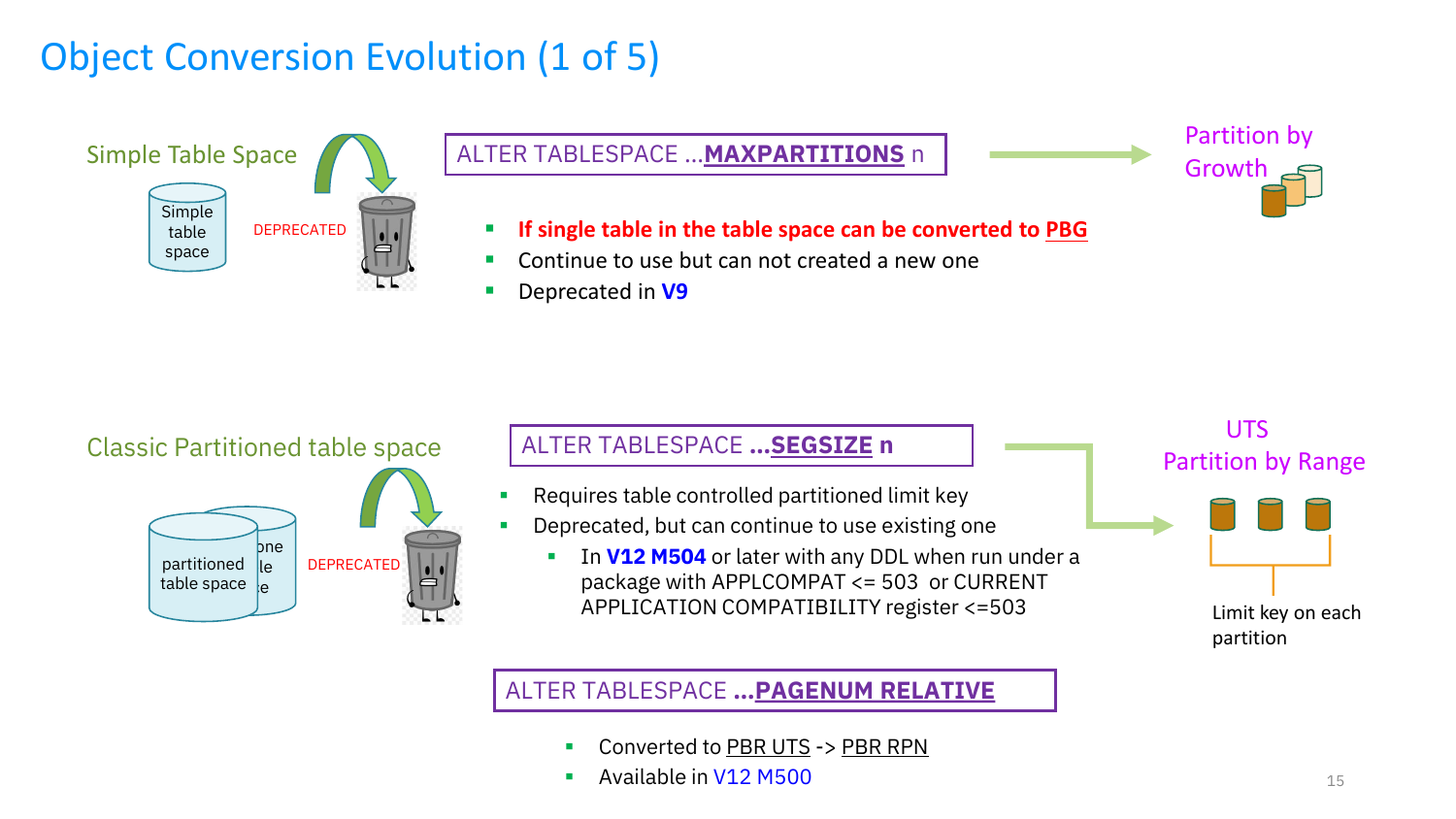# Object Conversion Evolution (2 of 5)



- A single table in the table space can be converted to **PBG**.
- **Pending ALTER followed by a REORG**
- **•** Deprecated, but can continue to use existing one
	- In **V12 M504** or later
	- DDL to create segmented table space can run under a package with APPLCOMPAT <= 503 or CURRENT APPLICATION COMPATIBILITY register <=503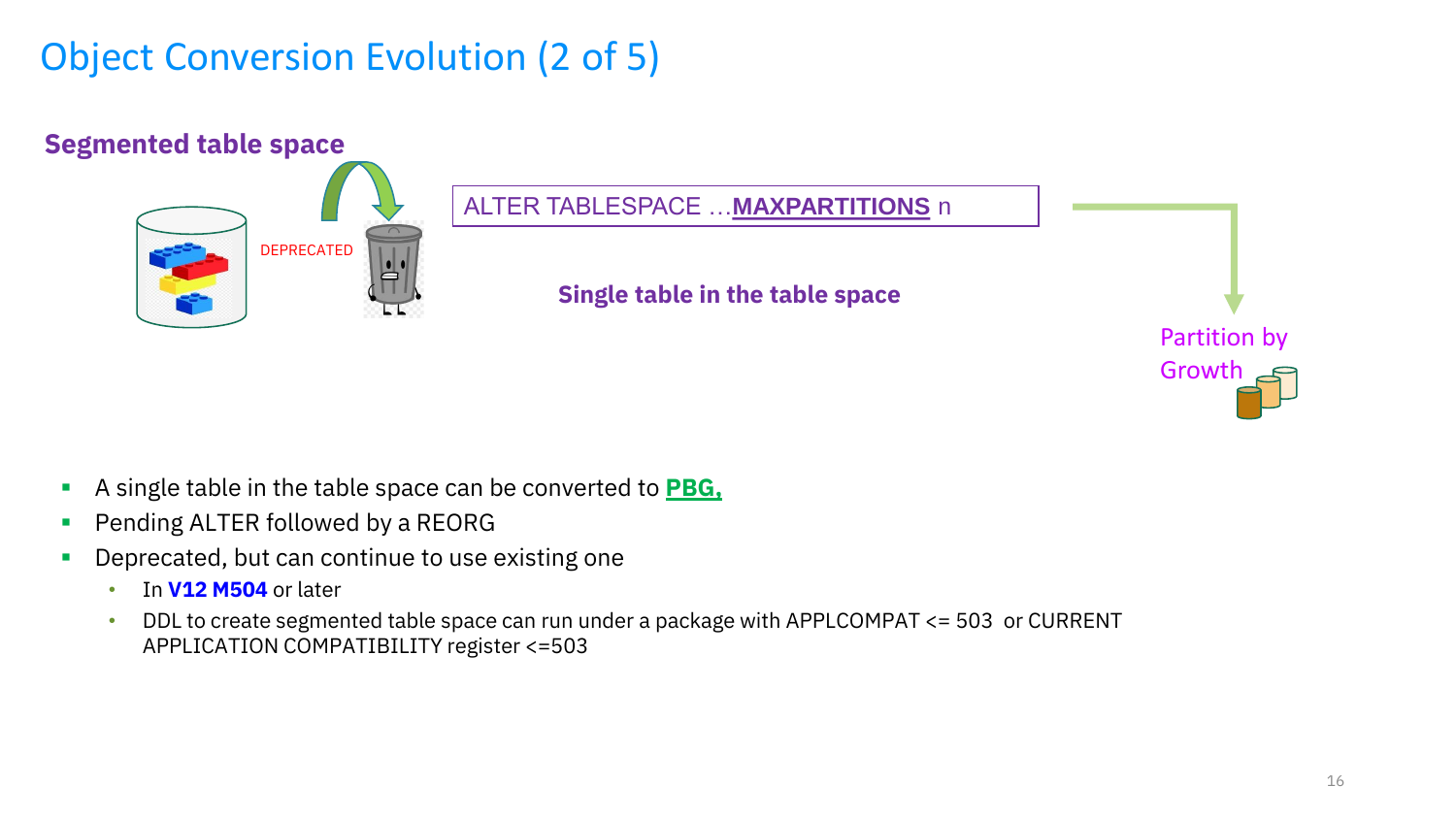# Object Conversion Evolution (3 of 5)



#### ALTER TABLESPACE …**MOVE TABLE** Tbname **TO TABLESPACE** newtsname

- Available in **Db2 12 FL508**
- To convert a multi-table table space to individual PBG UTSs, following are the steps:

1.For each table in the table space:

- Create the target PBG UTS
- PBG UTS in the same database with DEFINE NO, MAXPARTITIONS 1
- The target table space must be created prior to executing ALTER TABLESPACE MOVE TABLE statement
- 2. Execute an ALTER statement as a pending definition change to move the table to the target PBG UTS
	- One table per ALTER TABLESPACE statement
- 3. Run REORG TABLESPACE against the multi-table table space to materialize the pending ALTER statements
	- Multiple pending ALTERs can be stacked and materialized in a single REORG of the source table space

4.Possibly rebind invalidated packages

• Invalidation of packages and cached dynamic statements dependent on the tables moved (not the entire table space), and inline statistics are not collected.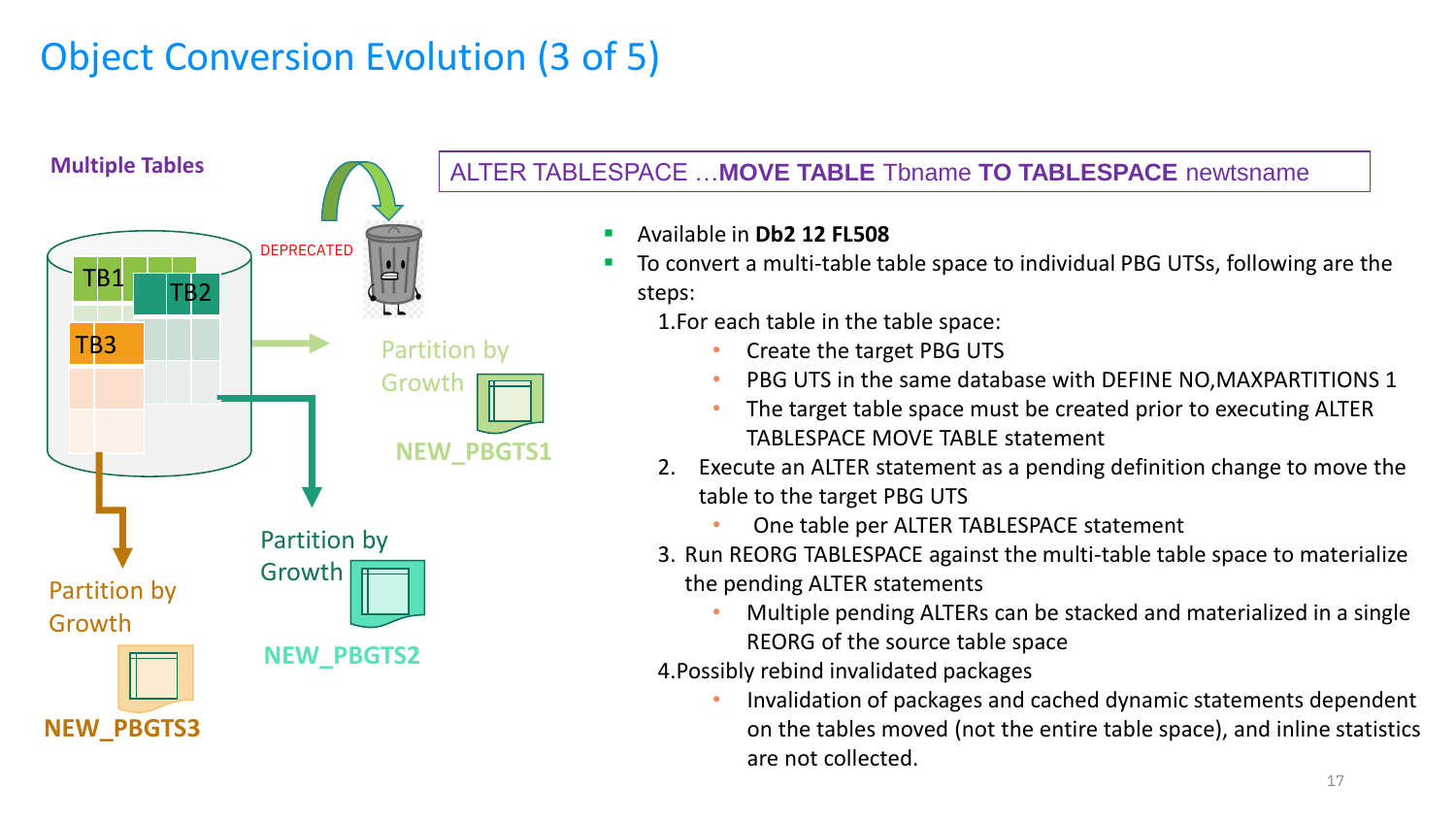# Object Conversion Evolution (4 of 5) – Example of MOVE TABLE

➢Example of a multi-table table space DB1.TS1

- Containing 3 tables (TB1, TB2, TB3),
	- All 3 tables are moved out into individual target PBG UTSs (DB1.NEW\_PBGTS1, DB1.NEW\_PBGTS2, DB1.NEW PBGTS3),
	- The source table space DB1.TS1 can be dropped after REORG
- Create the new target PBG UTSs with DEFINE NO and the desired table space attributes:

CREATE TABLESPACE NEW\_PBGTS1 IN **DB1** MAXPARTITIONS 1 **DEFINE NO;** CREATE TABLESPACE **NEW\_PBGTS2** IN **DB1** MAXPARTITIONS 1 **DEFINE NO**; CREATE TABLESPACE **NEW\_PBGTS3** IN **DB1** MAXPARTITIONS 1 **DEFINE NO**;

**Execute ALTER TABLESPACE statements to move the tables, after which the ALTER statements are** saved away in SYSPENDINGDDL as pending definition changes.

ALTER TABLESPACE DB1.TS1 MOVE TABLE **TB1** TO TABLESPACE **DB1.NEW\_PBGTS1**; ALTER TABLESPACE DB1.TS1 MOVE TABLE **TB2** TO TABLESPACE **DB1.NEW\_PBGTS2**; ALTER TABLESPACE DB1.TS1 MOVE TABLE **TB3** TO TABLESPACE **DB1.NEW\_PBGTS3**;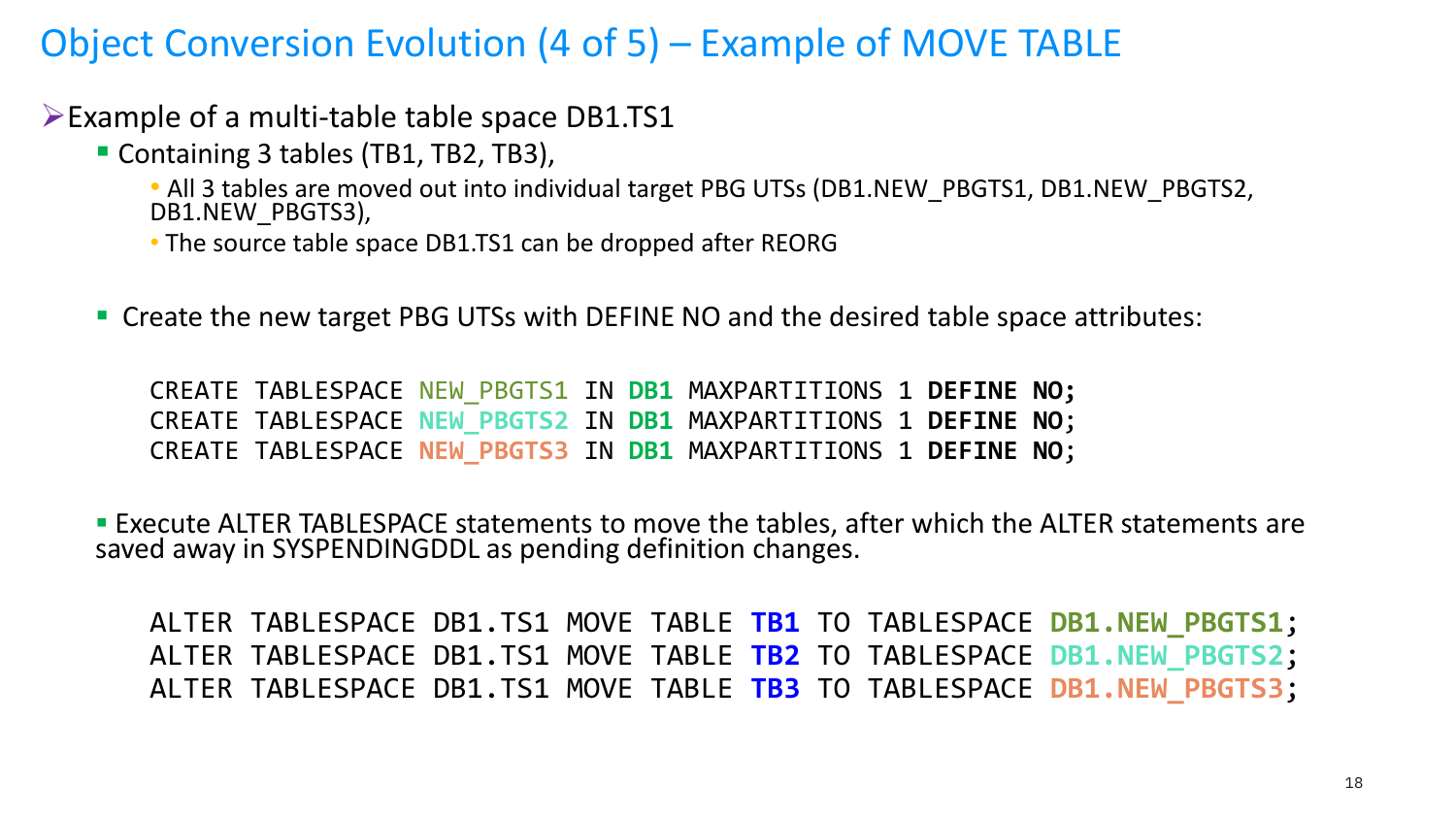# Object Conversion Evolution (5 of 6) PBG to PBR

# ➢ Achieving better availability with Online conversion from PBG to PBR

- Next major step in online schema evolution strategy to convert different table space type in UTS
- Addresses increasing size of PBG table spaces that are better suited with partitioned by range
- Building on pending alter functionality with new ALTER syntax
- Default to PBR with RELATIVE PAGE NUMBERING table space

ALTER TABLE….**ALTER PARTITIONING TO PARTITION BY …**



ALTER TABLE SCR001.TB01 **ALTER PARTITIONING TO PARTITION BY** RANGE (ACCT\_NUM) ( PARTITION 1 ENDING AT (199), PARTITION 2 ENDING AT (299), PARTITION 3 ENDING AT (399), UTS<br>
PARTITION 4 ENDING AT (MAXVALUE));

#### Partition by Growth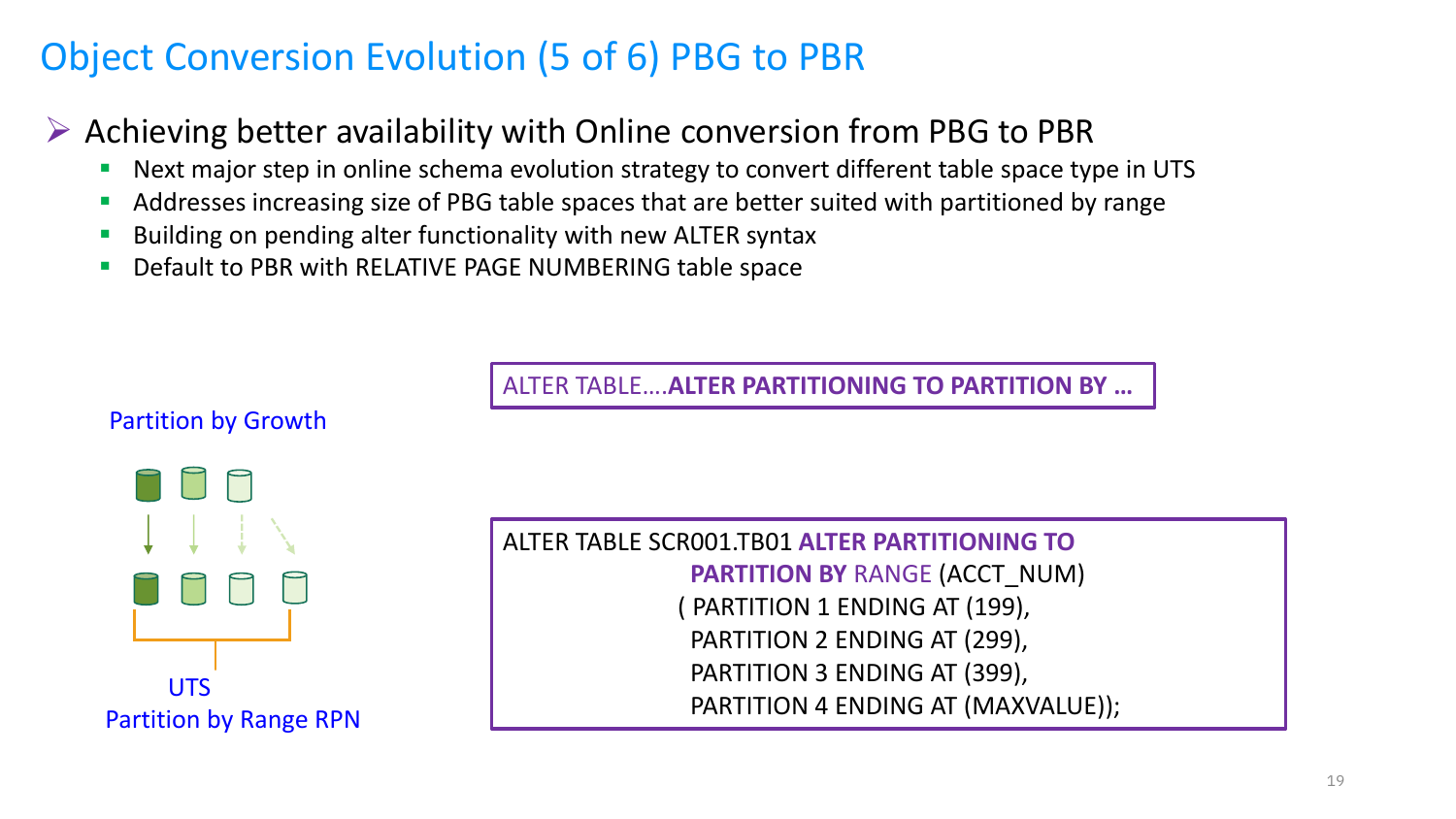# Converting PBG to PBR Considerations (1 of 4)

# ➢Pending or Immediate alteration

- $\blacksquare$  If the physical data set is defined and allocated  $\blacksquare$  Pending Alter
- $\blacksquare$  If the physical data set is not defined  $\blacksquare$  Immediate Alter

# ➢REORG materialized pending alter

■ REORG TABLESPACE with SHRLEVEL REFERENCE or CHANGE of the entire table space.

# ➢The existing DDL\_MATERIALIZATION subsystem

■ Does not apply to this conversion

# ➢Converted partition-by-range (PBR) table space attributes:

- The number of partitions can be difference between converted PBR and the original PBG table space
- The newly added partition(s) inherit(s) most attributes from the table space level.
- There are no changes to the table space OBIDs and table OBID
- The converted PBR table space will use **relative page numbering (RPN)**
- The PBR RPN requires EA/EF datasets (extended addressability / extended format).
- Partitioned range uses Table Control Partitioning scheme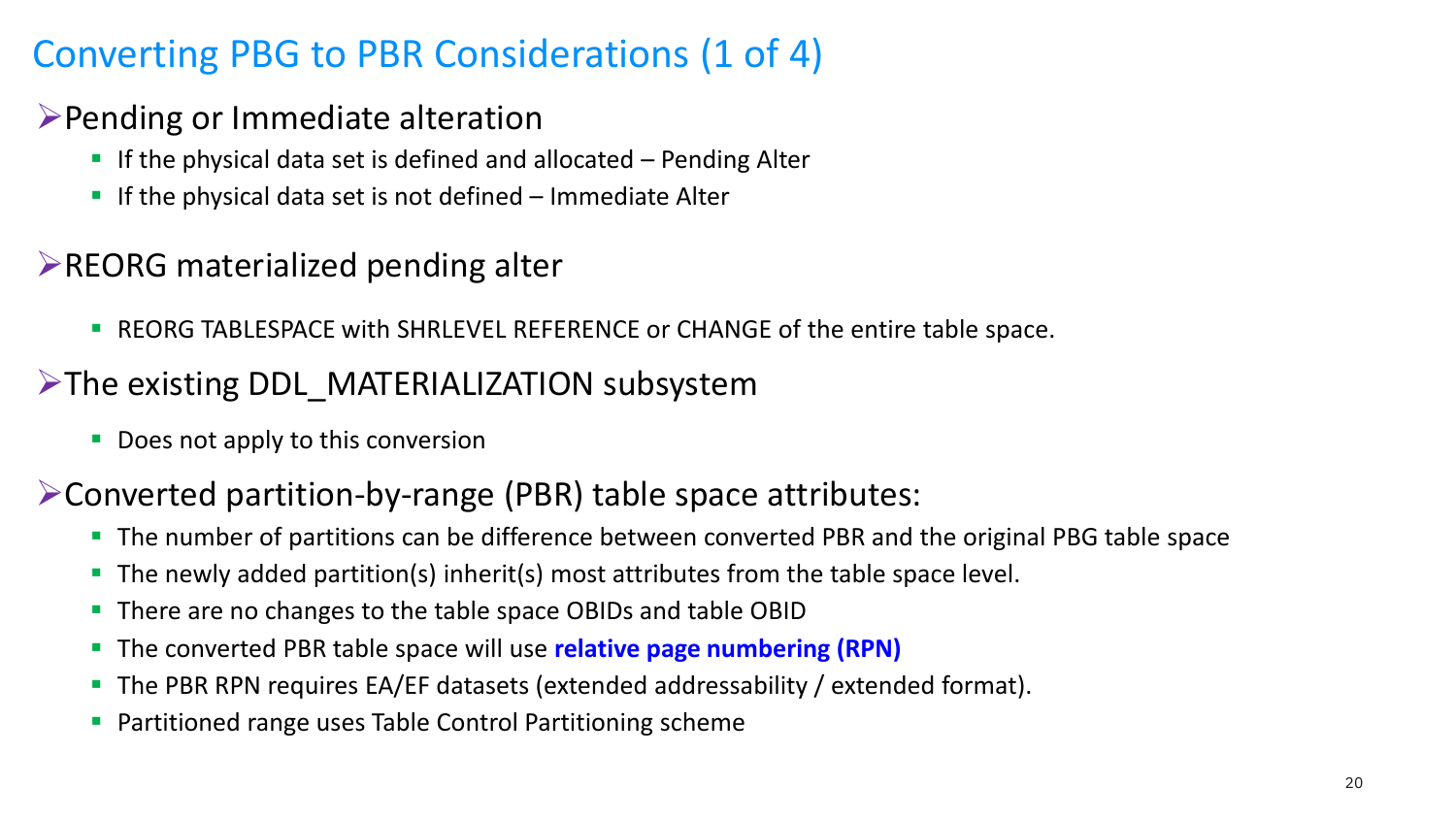# Converting PBG to PBR Considerations (2 of 4)

# ➢Index management:

- All indexes defined on a table in partition-by-growth (PBG) are non-partitioned indexes (NPI).
- The existing NPI indexes on the table are handled as part of the conversion. Db2 will not change any aspects or attributes of these indexes.
- Partitioned indexes (PI) will not be created during this conversion process. If desired, they can be created after the conversion has been materialized.

## ➢Access path consideration:

- **EXT** After the PBG to PBR conversion, the access path in place for queries involving the table might now qualify for page range access (PAGE\_RANGE = Y in the PLAN\_TABLE)
	- Any BIND or REBIND that is done with APREUSE or APCOMPARE will not flag that access path change as an error.
	- The change will be tolerated so that the BIND or REBIND can complete successfully.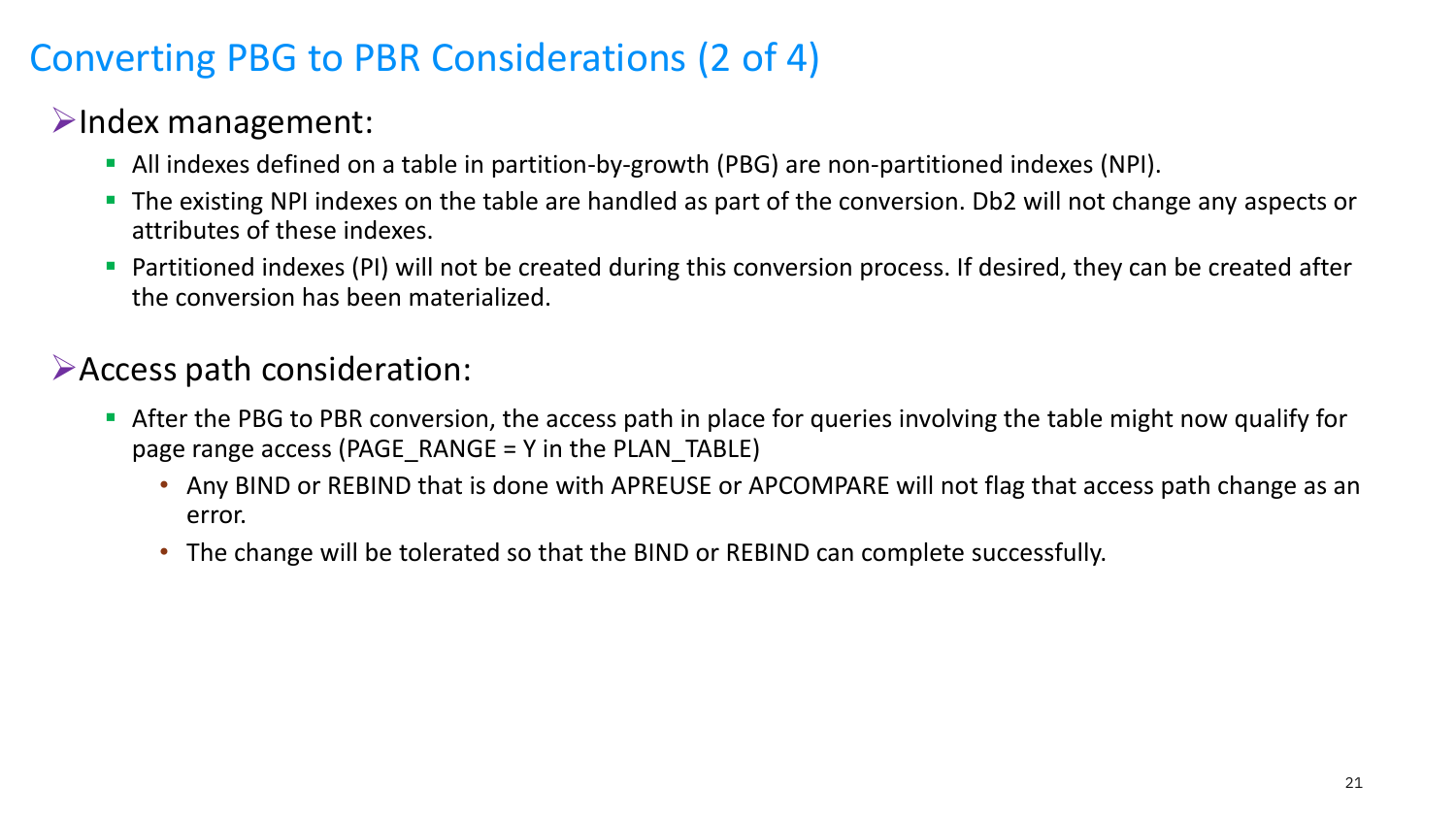# Converting PBG to PBR Considerations (4 of 4)

# $\triangleright$  The table must not be any of the following

- A catalog or directory table
- Created global temporary table
- A Hash Table space
- **·** Involved in a clone relationship

# $\triangleright$  The table must not contain:

- LOB column(s)
- XML column(s)
- $\triangleright$  The high limit key for the last partition
	- Ascending Key The last partition requires MAXVALUE
	- Descending Key The last partition requires MINVALUE
- $\triangleright$  The PBG table space cannot have existing pending alter
- $\triangleright$  The PBG table space cannot be in any restricted state

ALTER TABLE SCR001.TB01 **ALTER PARTITIONING TO PARTITION BY** RANGE (ACCT\_NUM) ( PARTITION 1 ENDING AT (199), PARTITION 2 ENDING AT (299), PARTITION 3 ENDING AT (399), PARTITION 4 ENDING AT (MAXVALUE));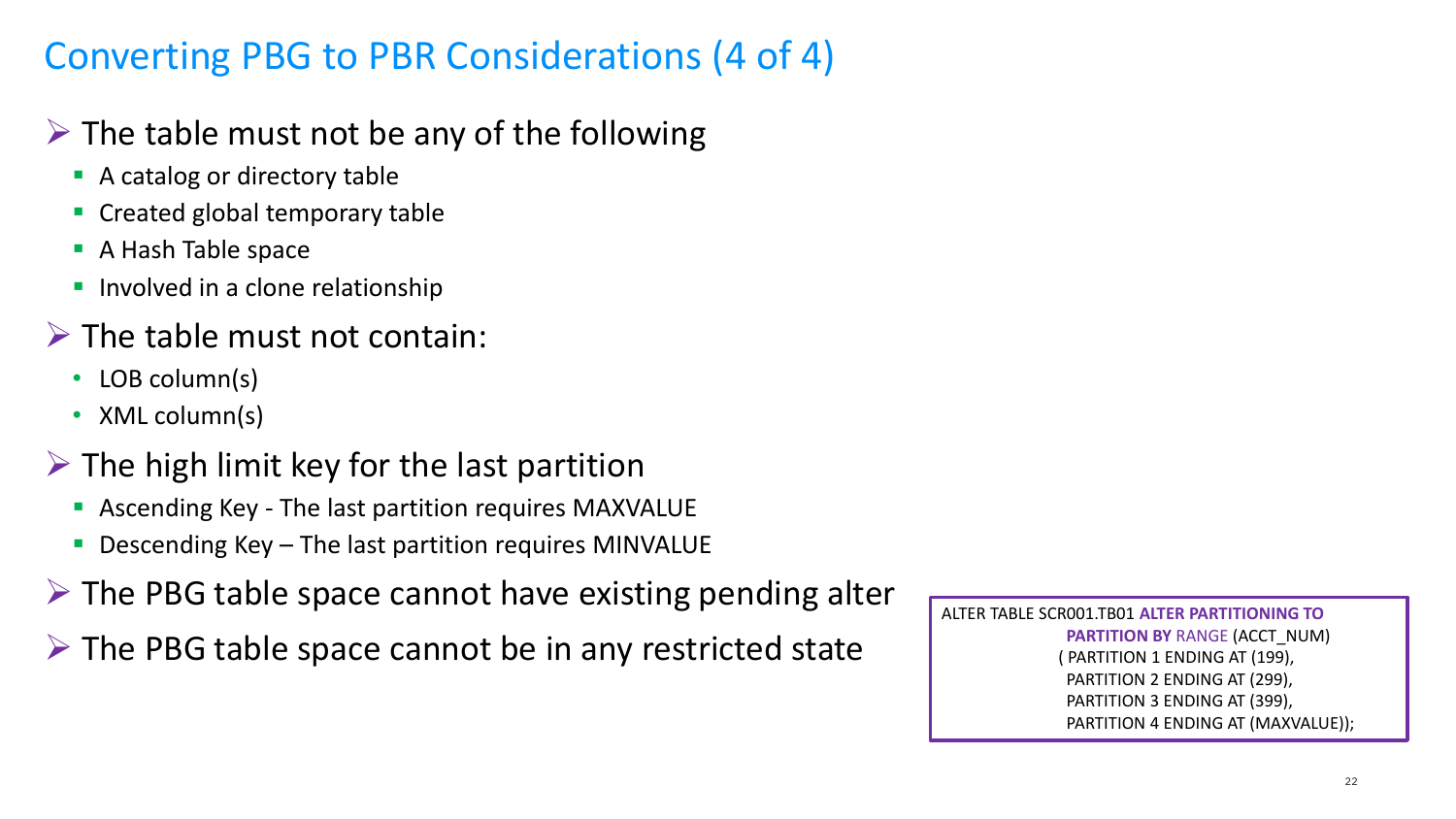# Recovery Consideration

- ➢ Recovery after converting PBG to PBR RPN
	- After a REORG has materialized a pending change of object conversion RECOVER utility will
		- support recovery to the current state or to a point in time after this materializing REORG
		- prohibit recovery to a point in time before this REORG.

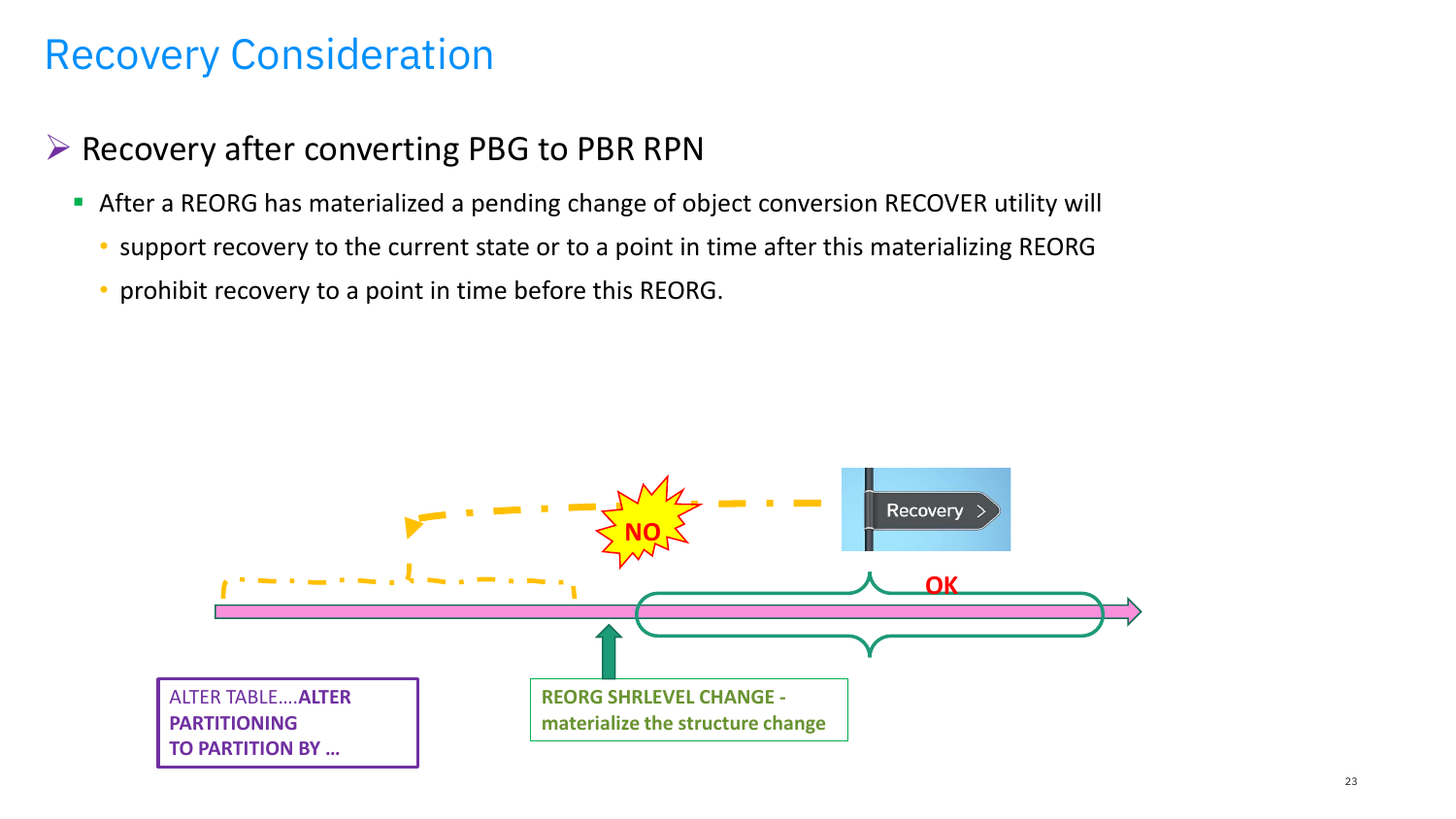

# Application Managements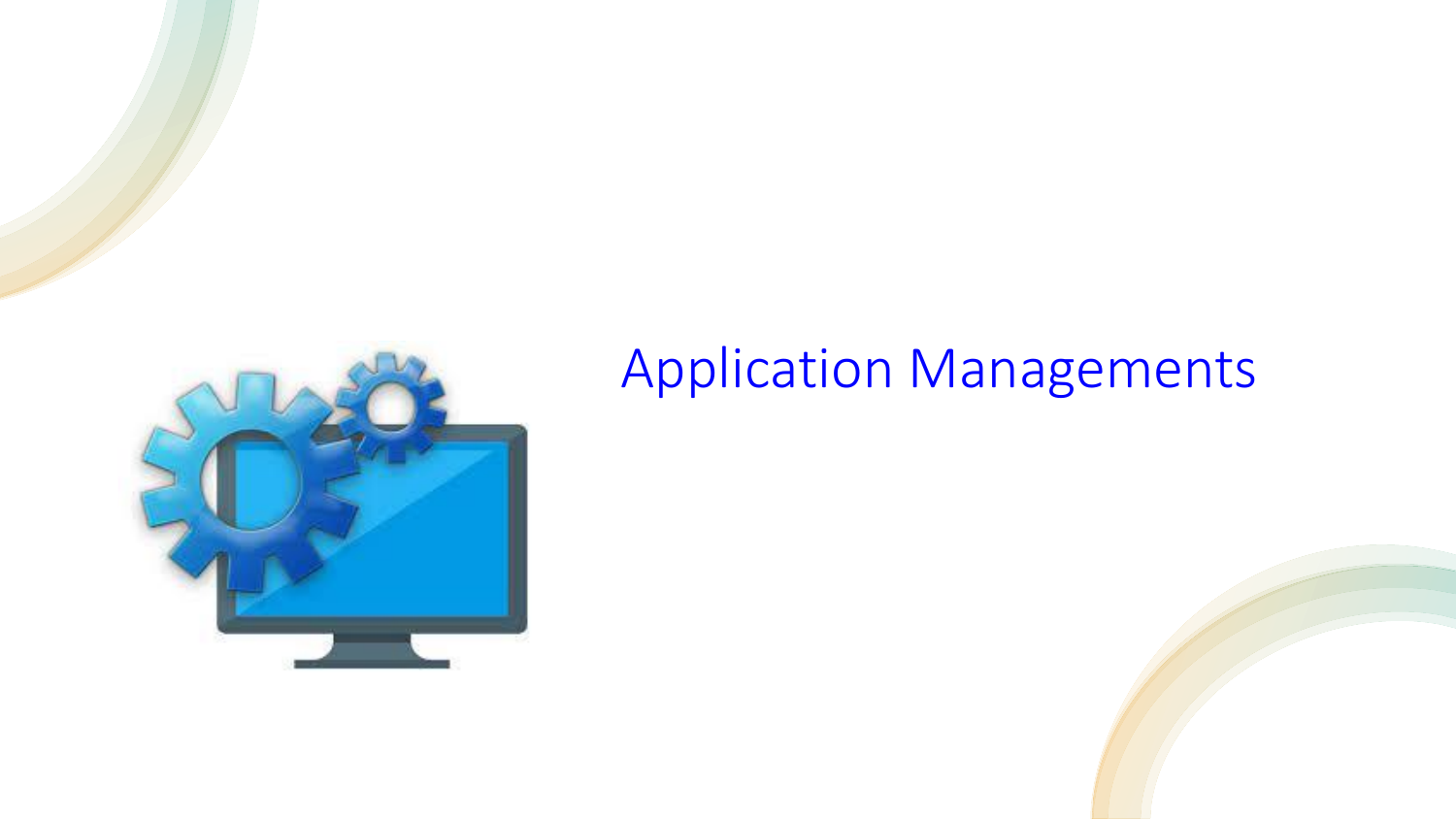# Locking control of Application – Problem Statements

# ➢Difficult to manage locking serialization among applications

- **•** Different applications have different characteristics but have no way to express their own priorities and wait time in case of lock contention.
- Possible application by-pass may be to split off into its own Db2 subsystem to provide for application affinities or redesign application. However, this increases management cost and overhead, and decreases availability and resiliency.

# ➢The subsystem Parameter (IRLMRWT)

- **Timeout wait time before IRLM reject the lock.**
- Governing all the applications running in the subsystem
- Subsystem level adjustments, does not provide enough granularity for each individual application needs

### ➢Certain DDL activities can be prone to deadlocks

- If the thread performing the DDL is chosen as the victim then scheduled DDL activities may fail, requiring repeat attempts and/or impacting subsequent work.
- The resolution of a deadlock and choosing the deadlock victim are based on Db2 internal evaluation factors.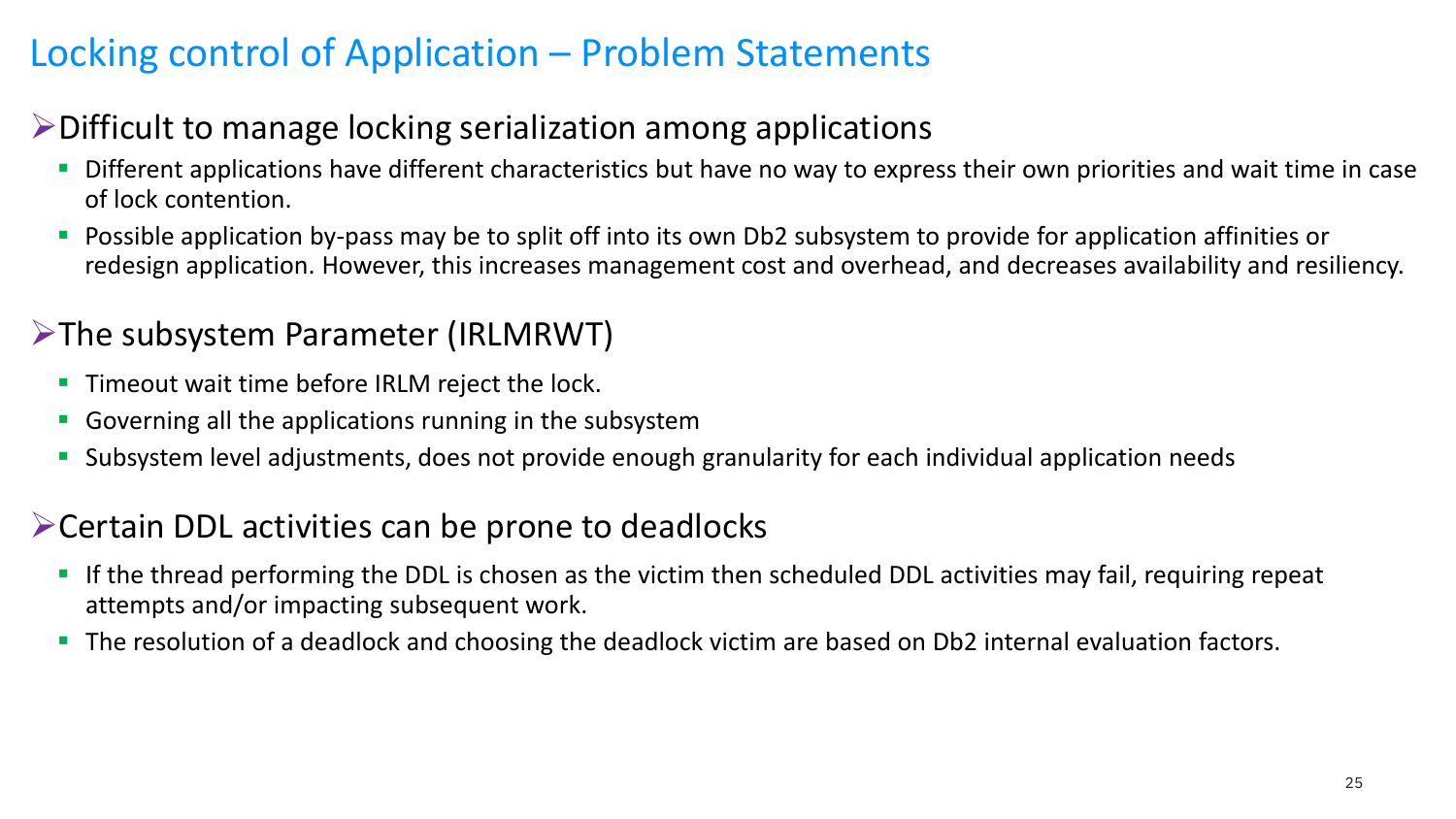# Application Lock Timeout Control

### ➢New special register - CURRENT LOCK TIMEOUT

- The data type of the register is INTEGER, and the valid value is between -1 and 32767, inclusive, or the null value
	- **NULL:** Default uses IRLMRWT value
	- **WAIT (-1)**: No time out
	- **NOT WAIT (0)**: Application is not waiting for the lock
- **Provides higher availability and Usability**
- Gives granularity of lock time out control at the application level
- **I** It overrides the IRLMRWT subsystem parameter and controls the number of seconds to wait before a resource timeout is detected.
- IRLMRWT subsystem parameter is online changeable in 13
- **Application profile control also improved to support this new special register**
- **EXPAREG\_LOCK\_TIMEOUT\_MAX parameter, this adds a new field, LOCK TIMEOUT MAX to installation panel.** 
	- Controls the maximum value that can be specified in a SET CURRENT LOCK TIMEOUT statement
- Available at V13 FL 500 (V13R1M500) or higher
- IRLM 2.3 PTF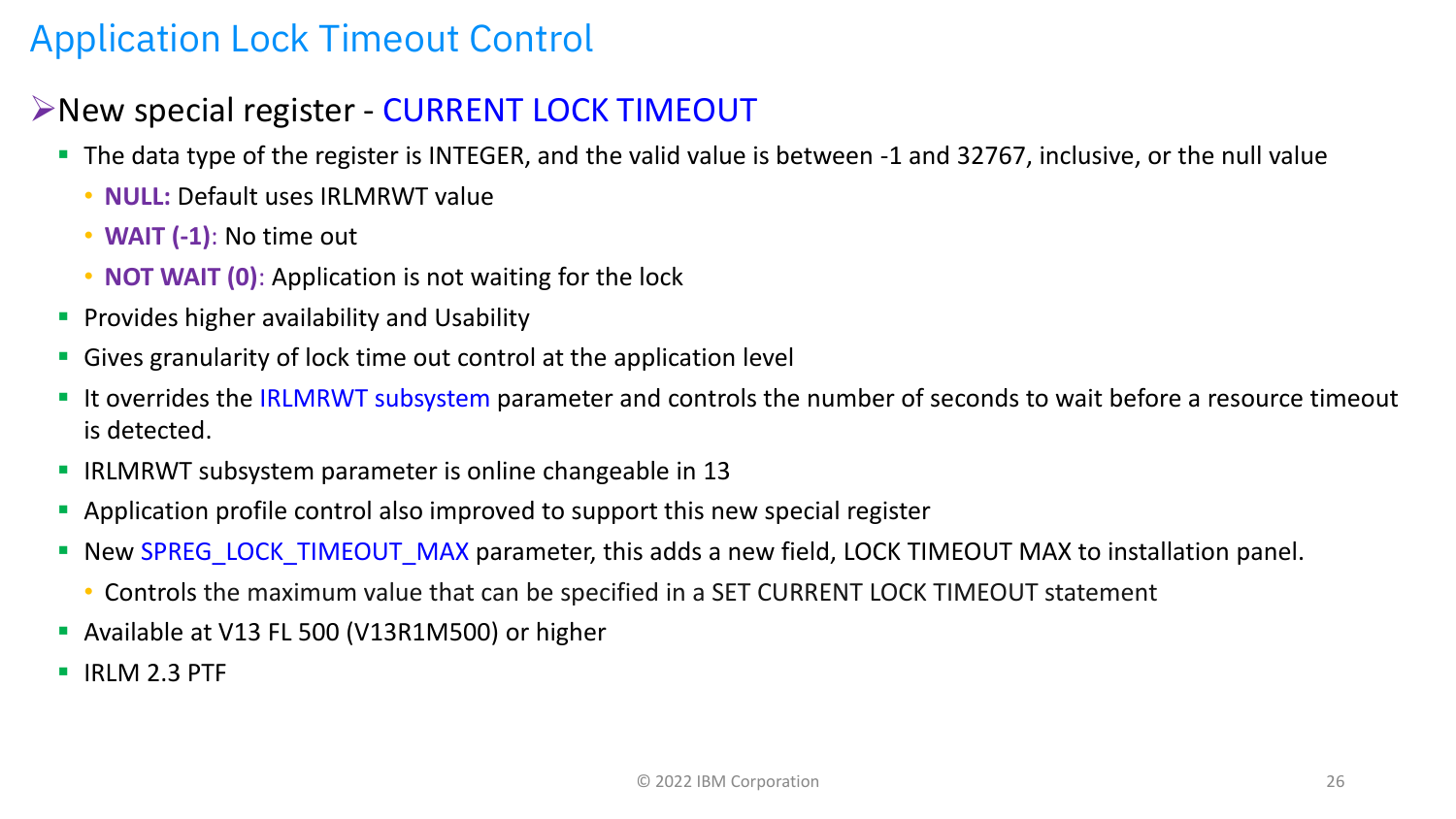# Application with deadlock control

# ➢New global variable DEADLOCK\_RESOLUTION\_PRIORITY

- **Influence deadlock resolution at application level through the new global variable**
- **•** Provides high application availability and usability
- This built-in global variable specifies a relative priority to be used in resolving deadlocks with other threads
	- The higher value of the global variable, the higher priority to get the resource
- The data type of the built-in global variable is SMALLINT, and the valid value is between 0 and 255, inclusive, or the null value.
- **Application profile control also improved to support this new global variable**
- **EXECUTE: Available at V13 FL 500 (V13R1M500) or higher**
- IRLM 2.3 PTF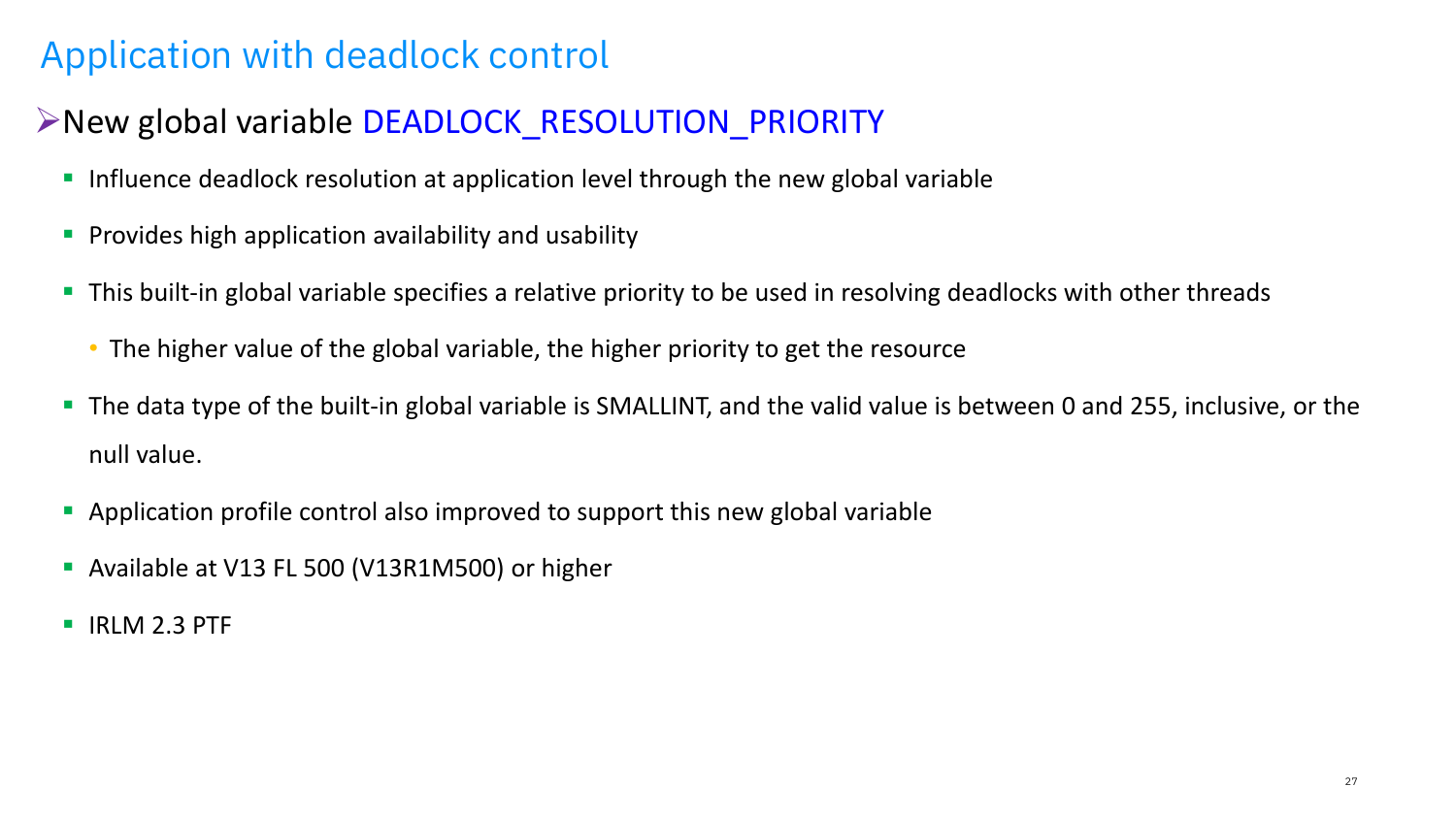# Better Application Usability with Improved Message

DSNT376I PLAN=plan-name1 WITH CORRELATION-ID=correlation-id1 CONNECTION-ID=connection-id1 LUW-ID=luw-id1 THREAD-INFO=thread- information1 IS **TIMED OUT**.

ONE HOLDER OF THE RESOURCE IS

……

…..

PLAN=plan-name2 WITH CORRELATION-ID=correlation-id2 CONNECTION-ID=connection-id2 LUW-ID=luw-id2 THREAD-INFO= thread-information2 ON MEMBER member-name.

*REQUESTER USING TIMEOUT VALUE <tout-interval1> FROM <timeout-source1>.*

*HOLDER USING TIMEOUT VALUE <tout-interval2> from <timeout-source2>.* 

- *tout-interval1* and *tout-interval2 wait interval in seconds before a lock request timed out*
- *timeout-source1* and *timeout-source2* the timeout interval specification that was used for the timeout, such as IRLMRWT or special register

DSNT376I -DB2A PLAN=DSNTEP3 WITH 691 CORRELATION-ID=INSERTA4 CONNECTION-ID=BATCH LUW-ID=DSNCAT.SYEC1DB2.DAE53CAF57D2=9

ONE HOLDER OF THE RESOURCE IS PLAN=DSNTEP3 WITH CORRELATION-ID=TQI01005 CONNECTION-ID=BATCH

:\*:\* ON MEMBER DB2A

REQUESTER USING **TIMEOUT VALUE=10** FROM **Special Register** 

HOLDER USING **TIMEOUT VALUE=60** FROM **IRLMRWT**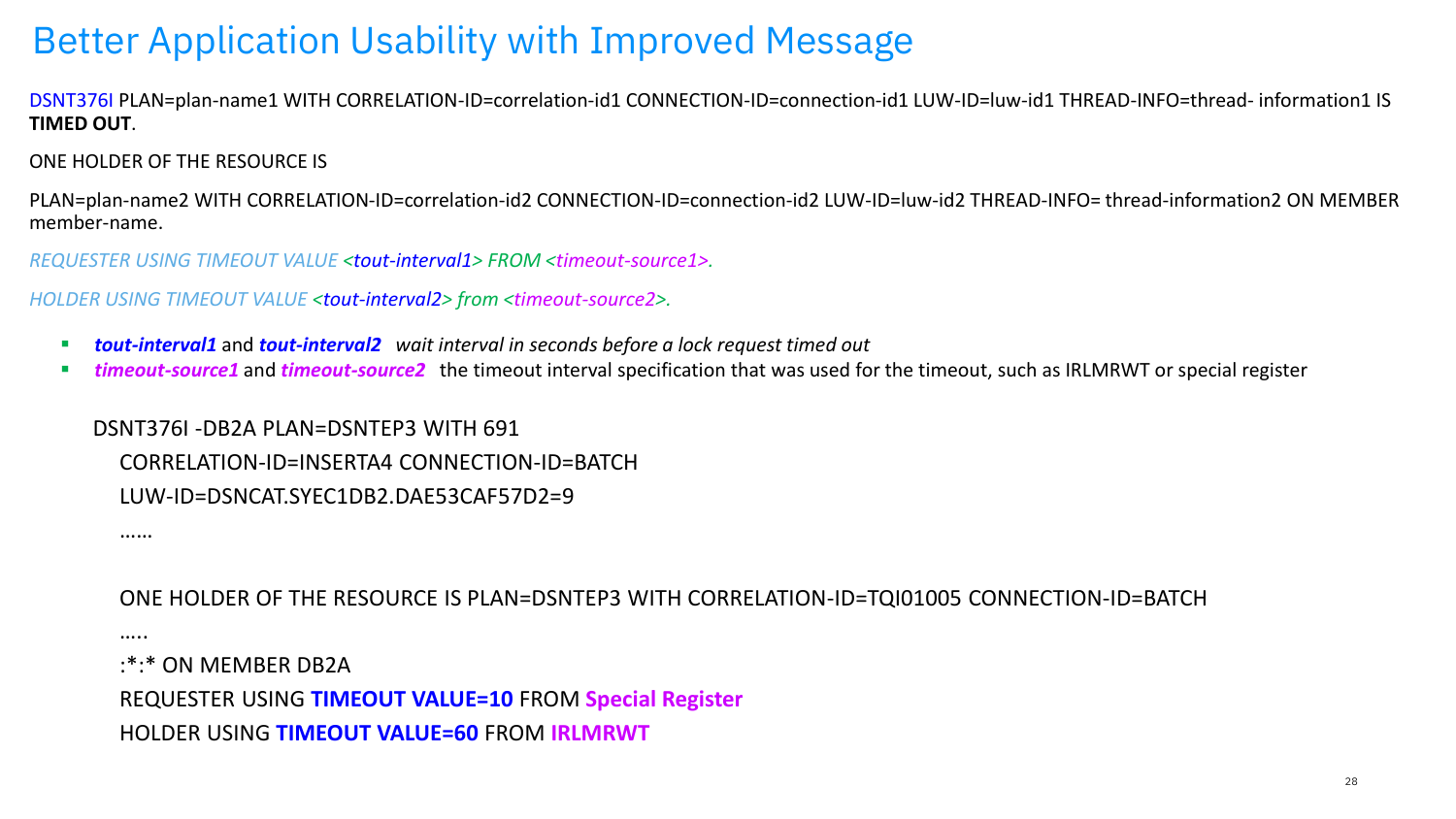# Better Availability and Usability in Application management

# ➢ some of IFCID improvements

- **EXTERGEDEES IS A 11 IFCID437 is a new trace record for execution of the SET CURRENT LOCK TIMEOUT statement**
- IFCID 2 and 3: new counters are introduced for accounting and statistics traces
- IFCID 106: is modified to trace the new SPREG\_LOCK\_TIMEOUT\_MAX subsystem parameter
- IFCID 172: A new flag is added to indicate the deadlock value comes from global variable or the Db2 internal factors.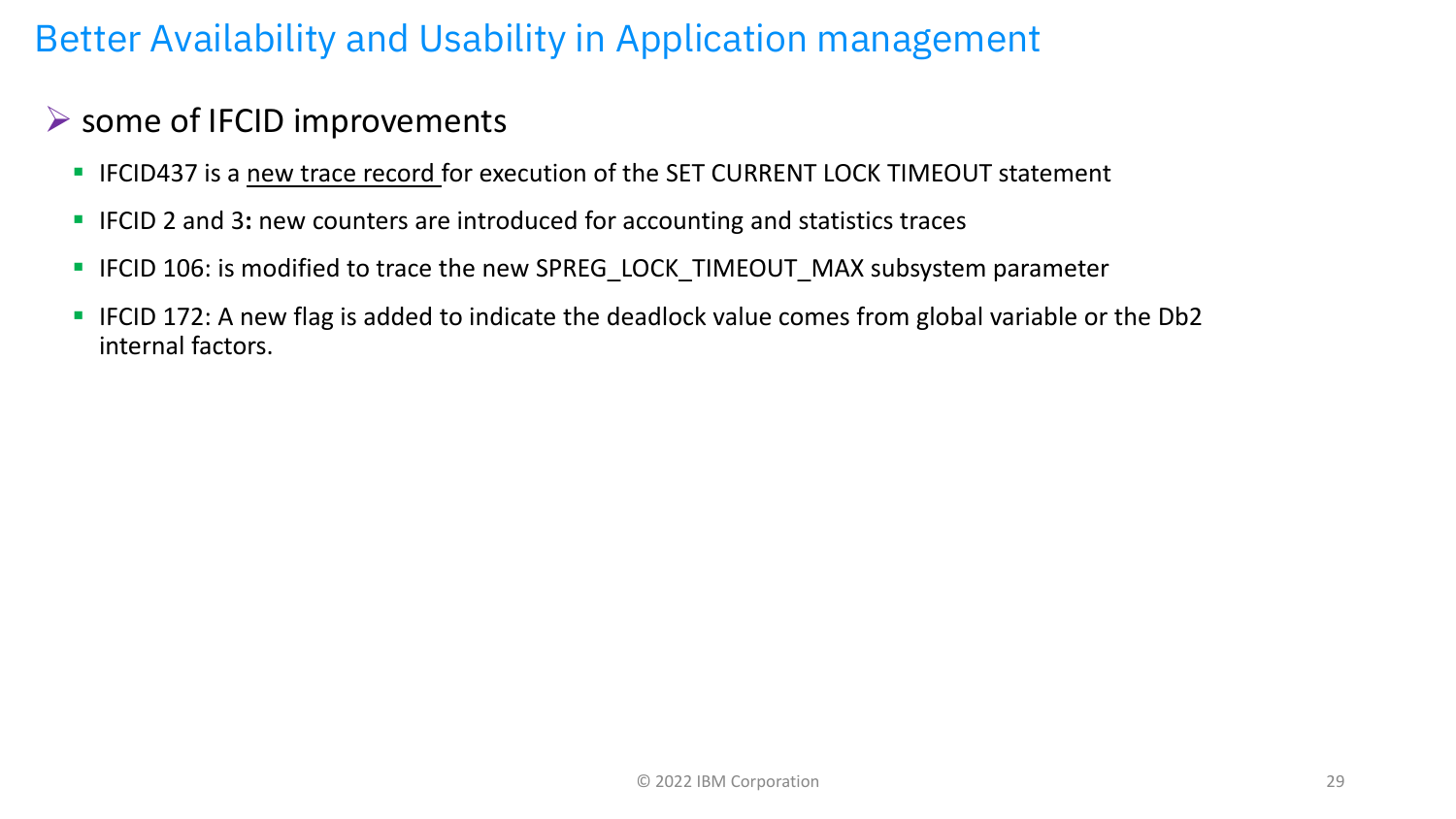# Summary

- ➢ Better performance for PBR RPN (Partitioned-by-Range Relative page numbering)
	- Locking hash algorithm changes to provide better performance specially for row level locking
	- It is the default partitioned table space
- $\triangleright$  PBG improvements
	- **E** Availability enhancements in crossed partition search
	- Improved performance
- $\triangleright$  Object conversion case
	- Allow to convert PBG -> PBR RPN
- $\triangleright$  Application management control
	- Lock timeout control at application level with special register CURRENT LOCK TIMEOUT
	- DeadLock victim control at application level with global variable DEADLOCK\_RESOLUTION\_PRIORITY
	- **Profile supports both new special register and global variable**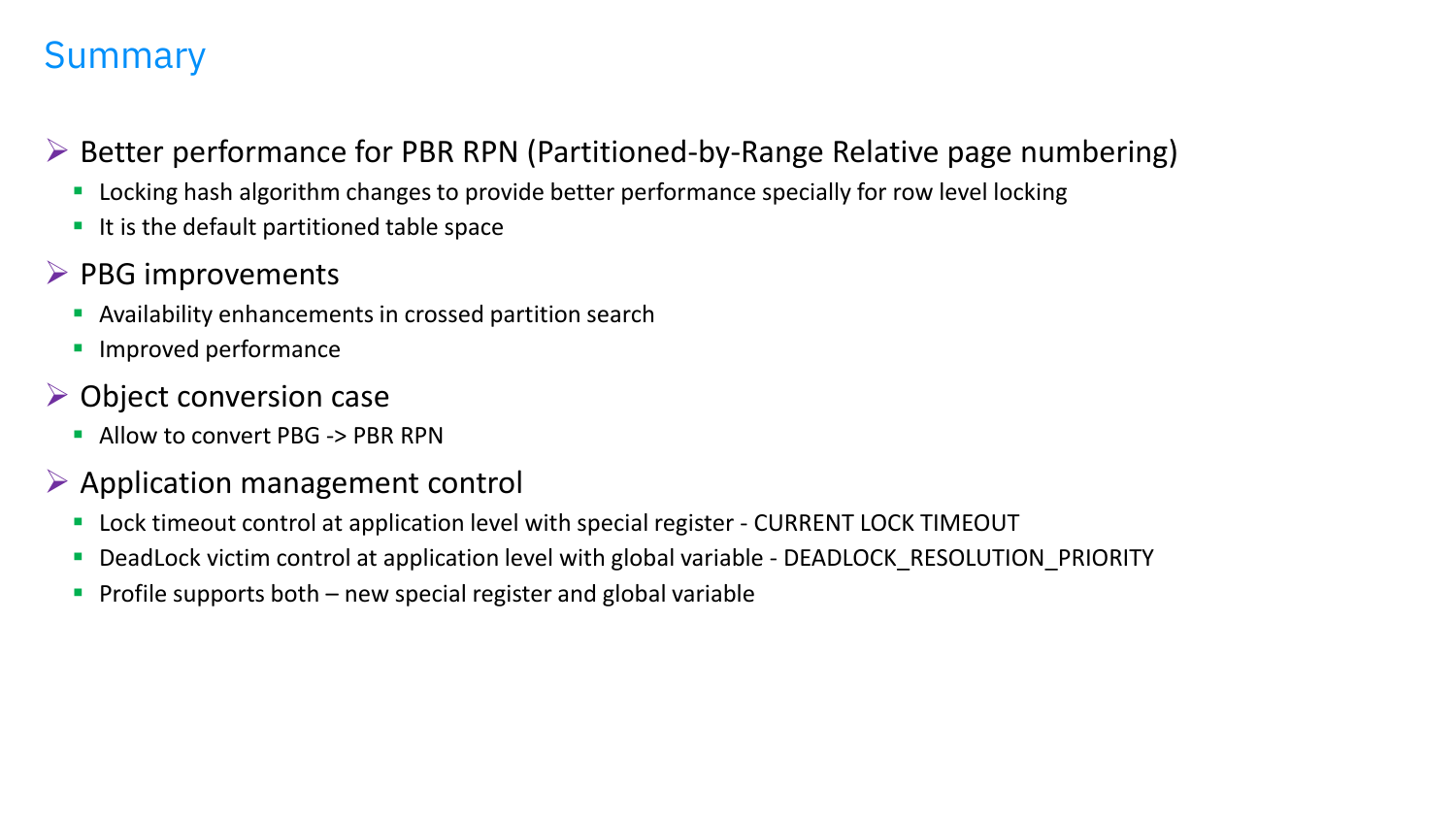# References

# ➢Db2 Redbook – IBM Db2 13 for z/OS and more

<https://www.redbooks.ibm.com/abstracts/sg248527.html>

➢Db2 13 for z/OS

<https://www.ibm.com/docs/en/db2-for-zos/13>